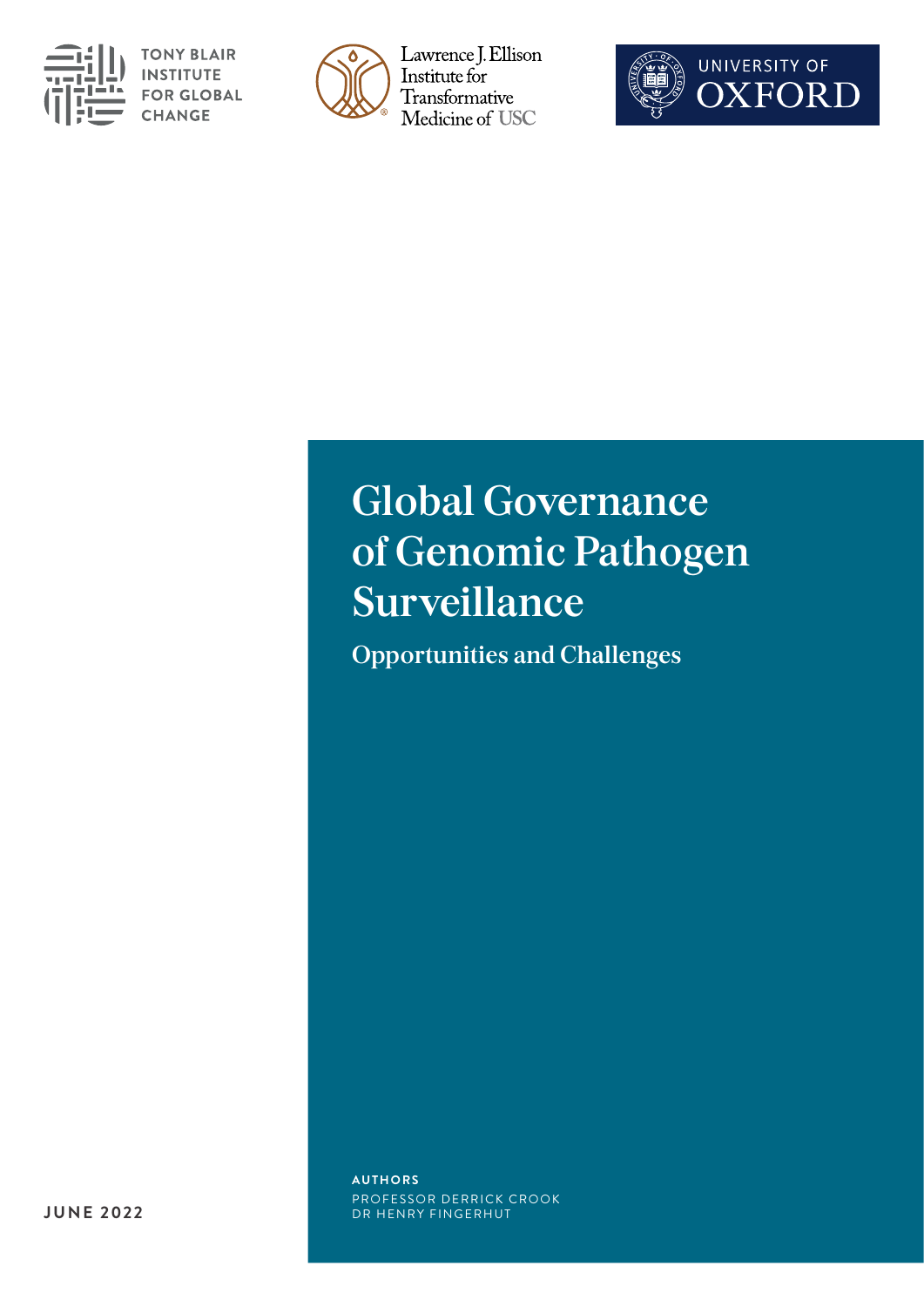# **Contents**

[What Is Genomic Pathogen](#page-2-0)  [Surveillance?](#page-2-0) **3**

### [International Governance Challenges](#page-5-0)  [in Genomic Surveillance](#page-5-0) **6**

[Governance in Response to Ethical and Geopolitical Concerns](#page-7-0) [Standard-Setting Activity](#page-9-0) [Scaling Genomic-Sequencing Capacity Around the World](#page-11-0)

[Oversight and Coordination](#page-14-0) **15**

[Conclusion](#page-16-0) **17**

[Annex: Governance Landscape](#page-18-0) **19**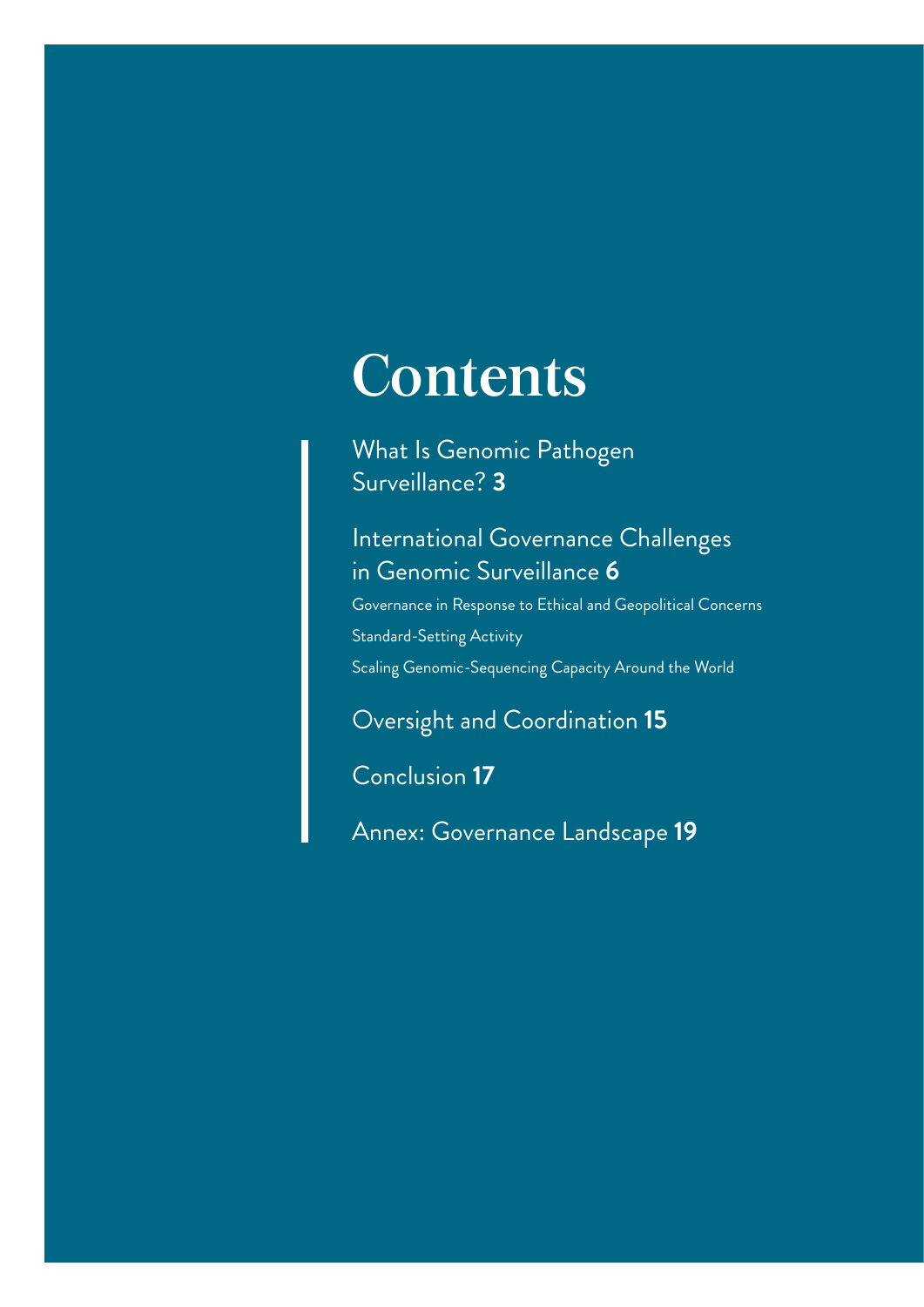### <span id="page-2-0"></span>**What Is Genomic Pathogen Surveillance?**

Genomic pathogen surveillance is a powerful complement to public-health infrastructure that can help researchers and public-health officials inform pandemic and epidemic preparedness, drug discovery and management of endemic diseases.

Genomic surveillance is a multi-step process. It begins with a strategy to identify and collect pathogen samples, informed by research and public-health priorities. Researchers or clinical technicians use machines to process these pathogens and yield their genetic code, the *sequence*. Powerful computational tools must then assemble and analyse this raw sequence data in a standardised manner. *Genomic surveillance* is the process of using this prepared, whole-genome data, alongside many previously observed pathogen sequences, to identify the emergence and spread of pathogens.

The immediate value of genomic surveillance lies in recognising changes in the genome that indicate the appearance of new lineages – some of concern – and mutations that produce changes in a pathogen's behaviour, such as resistance to vaccines or therapeutic drugs. These classes of information enable recognising and tracking outbreaks, identifying drug resistance and improving surveillance of infectious diseases. Thus, genomic pathogen surveillance could help enhance the medical management of patients, empower improved local public-health interventions and strengthen global responses to infectious diseases, particularly for epidemics and pandemics.

Pathogen monitoring has traditionally relied on international academicresearcher networks sharing unexpected phenomena within a relatively narrow set of patient samples. In the past two decades, however, developments in both genomic sequencing and data-sharing infrastructure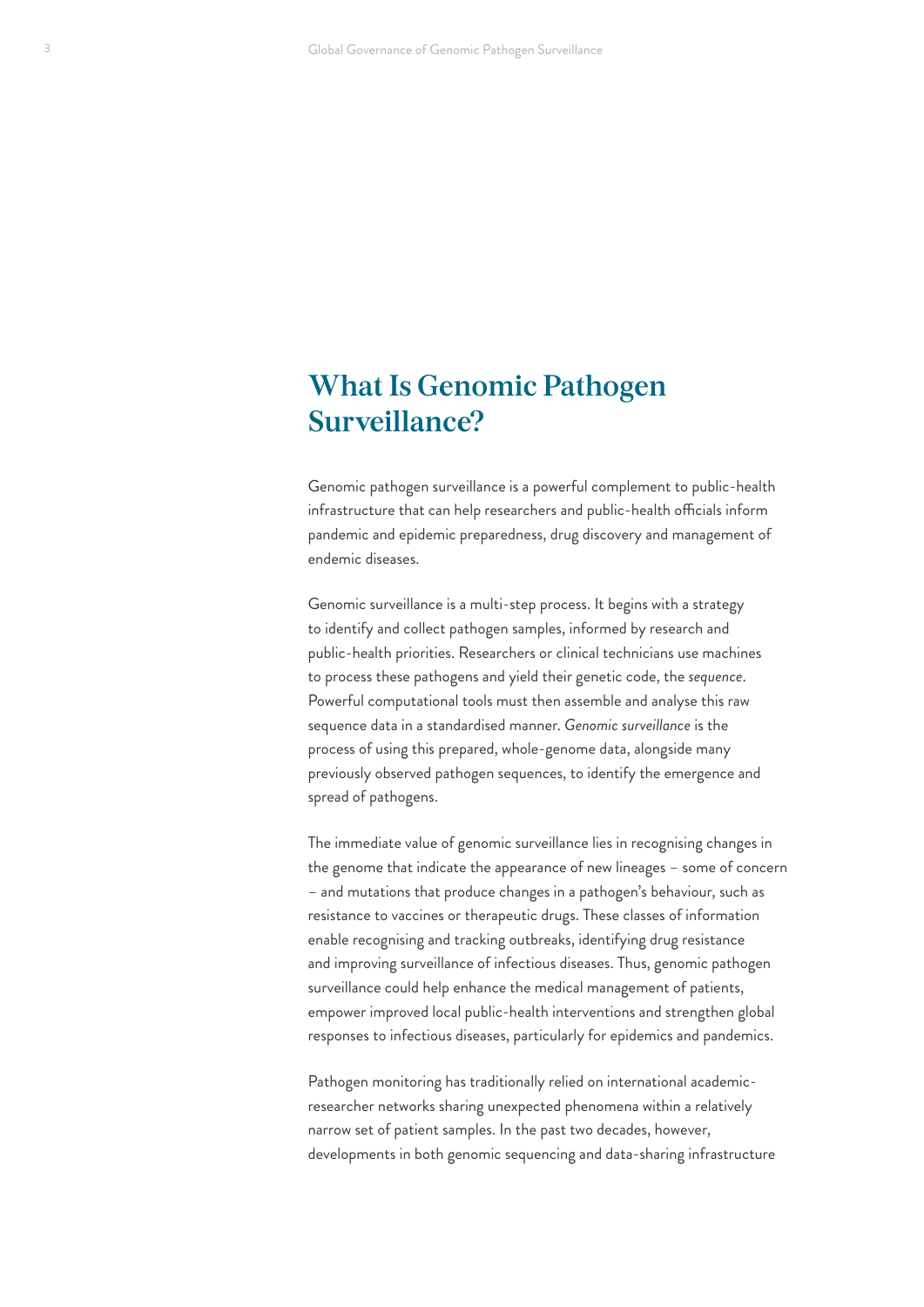have significantly changed these processes, enabling researchers and clinical technicians to systematically sequence and analyse large sets of samples from the broad population.

These technologies include:

- **•** Next-generation sequencers to rapidly generate raw genomic data from a biological sample.
- **•** Processing software that cleans and analyses these data sets in a standardised manner.
- **•** Cloud-based data-storage systems to store and share data efficiently and securely, at scale.
- **•** Data-visualisation tools to aid analysis, identify trends and communicate findings to decision-makers.
- **•** Global databases and repositories, such as the Global Initiative on Sharing Avian Influenza Data (GISAID), that allow researchers to share genomic data internationally and identify trends and genomic mutations.

These technologies represent a link in the chain from swab sample to public-health policy decision at both the national and international levels (Figure 1). These advances – coupled with coordination on standard-setting, funding and governance activities at local, national and global levels – will enable the international community to scale and systematise genomic-surveillance capabilities for use in regular public-health monitoring of pandemic, epidemic and endemic diseases.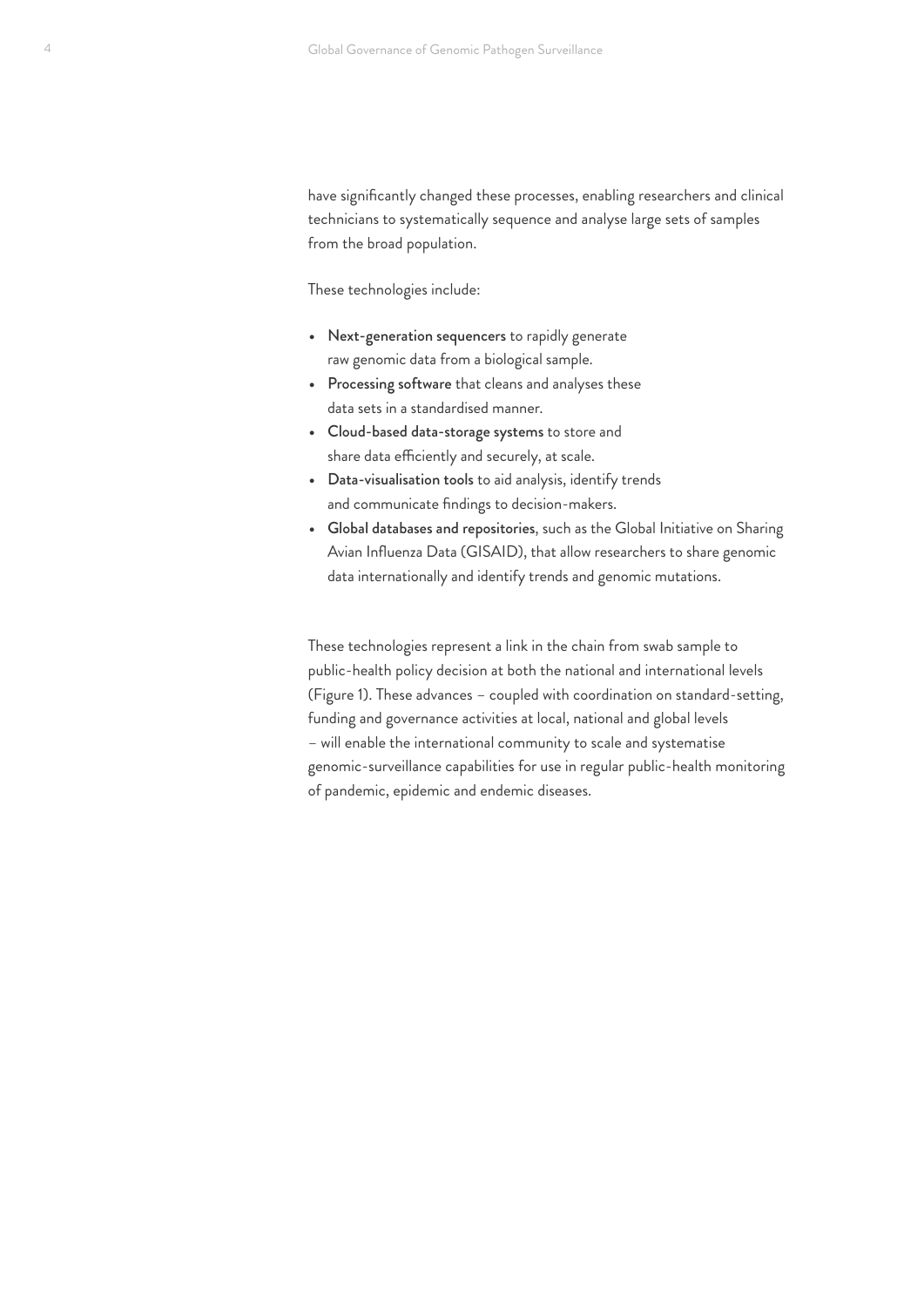#### *Figure 1*

#### **SEQUENCE DATA PROCESSING AND ANALYSIS FOR GLOBAL GENOMIC SURVEILLANCE OF ALL PATHOGENS**



API refers to "application programming interface" GISAID refers to Global Initiative on Sharing Avian Influenza Data PII refers to "personally identifiable information"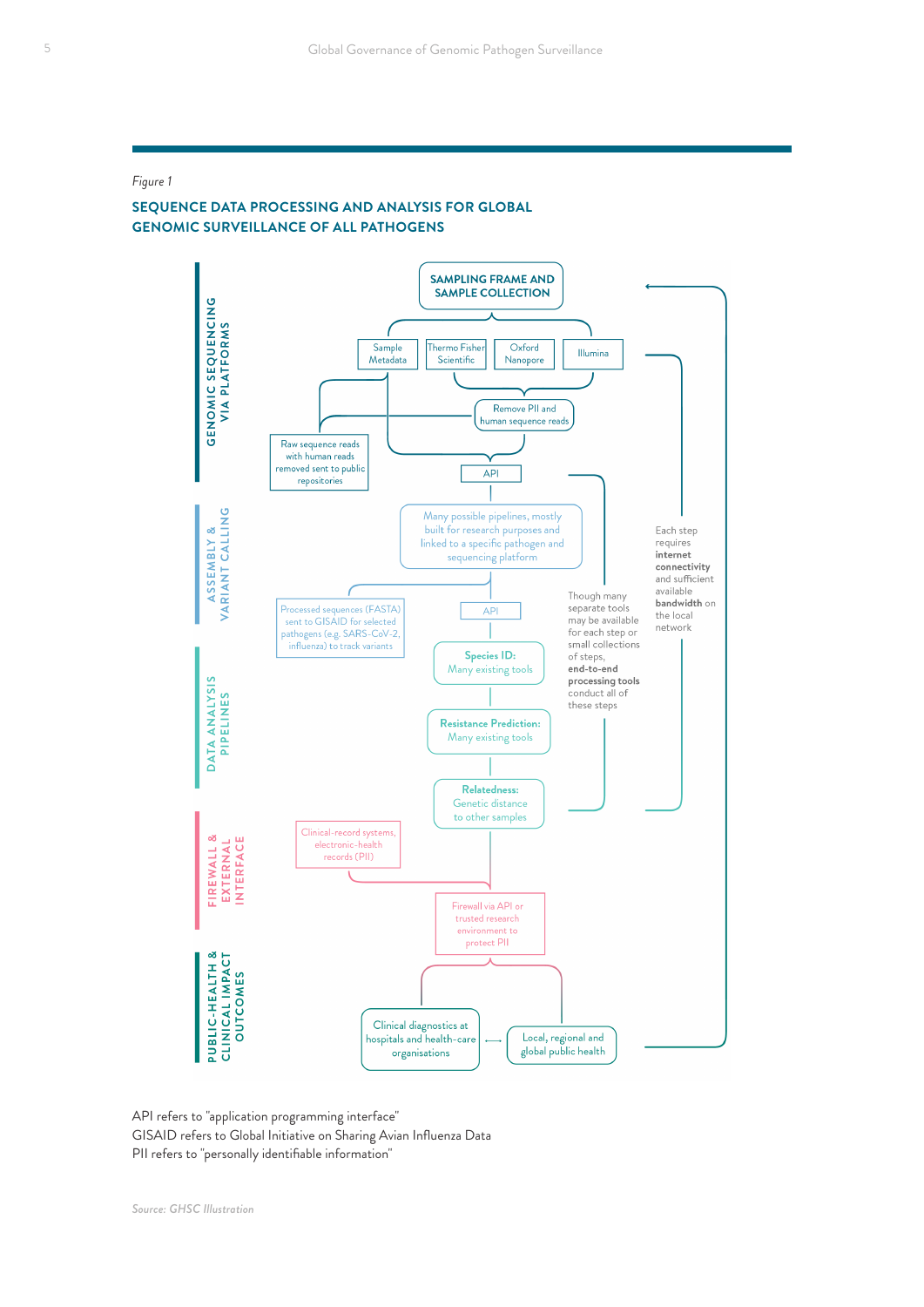### <span id="page-5-0"></span>**International Governance Challenges in Genomic Surveillance**

Technological capability is necessary but not sufficient. At the international level, effective genomic pathogen surveillance depends on the timely sharing of genomic data and standardised analytical processes that allow for valid comparisons across internationally sourced samples.

The current practice for international genomic data sharing is largely unsystematised, from sampling to data sharing. Historically, researchers' sampling strategy – the decisions they make around how to collect biological samples to study – was based on convenience. They primarily relied on local human and animal participants because it was impracticable or unnecessary for their purposes to sample more broadly. While national public-health institutions are increasingly introducing more systematic genomic-sampling [initiatives,](https://www.england.nhs.uk/genomics/nhs-genomic-med-service/) these are primarily focused on human – not pathogen – genomic monitoring. What's more, genomic data remain non-representative on the global level as most available data come from high-income countries (HICs) in Europe and North America. These non-representative sampling strategies risk introducing bias into epidemiological results about pathogen spread or impact. The World Health Organisation's (WHO) recently issued [genomic-surveillance sampling strategy](https://www.who.int/initiatives/genomic-surveillance-strategy) highlights globally representative sampling as a key objective.

Similarly, in data processing, a lack of technical standards has limited the use of genomic sequencing in public health. As genomic sequencing has typically been a matter of academic research rather than public-health infrastructure, researchers maintain and apply bespoke data-analysis tools tailored to their specific research questions. Therefore, it is difficult to compare data from different sources and systematically process them for public-health purposes. They have likely been processed differently, using different tools, reference standards and assumptions that would impact joint analysis.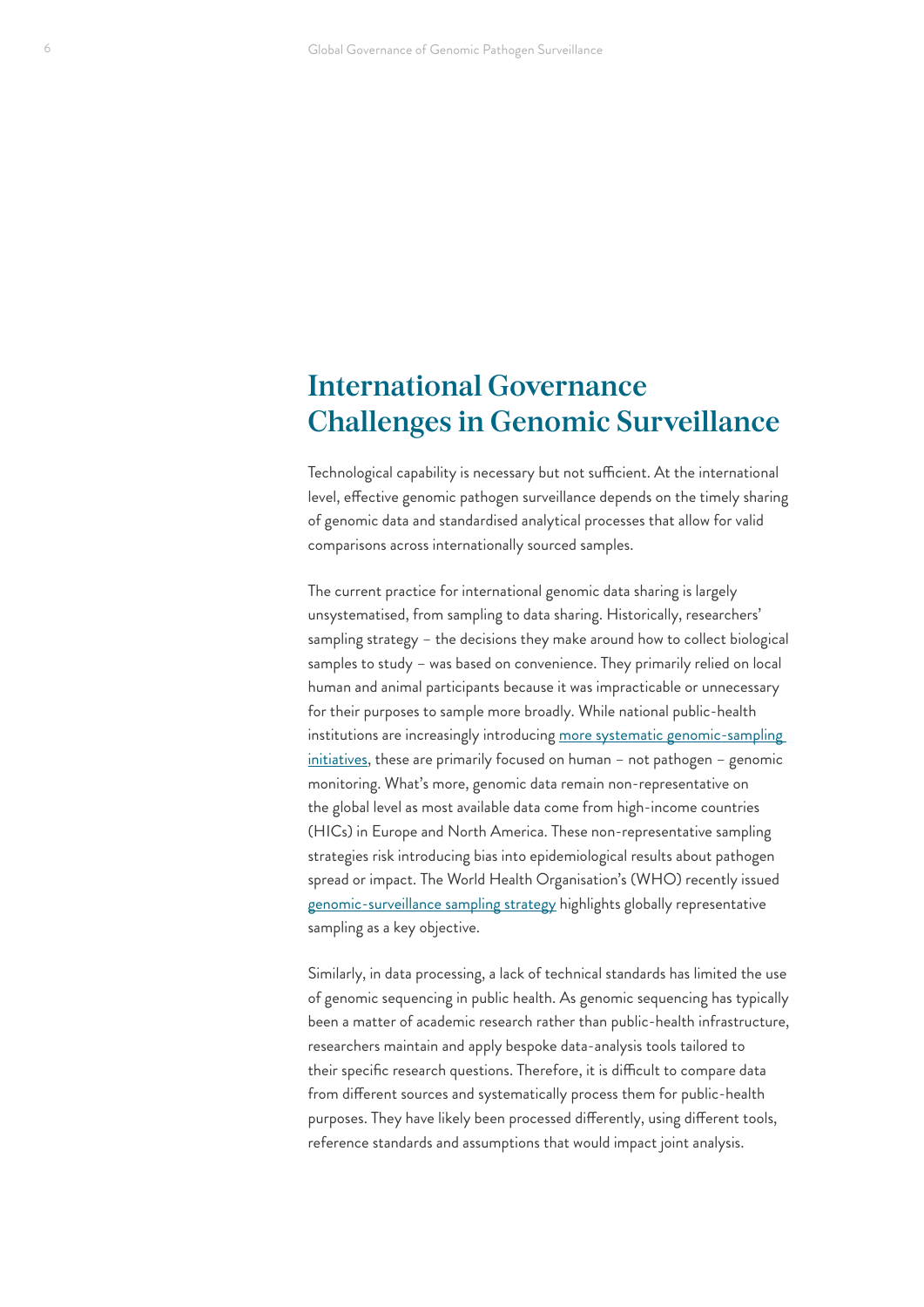Finally, in terms of data sharing, data owners voluntarily contribute some or all of their samples on a case-by-case basis, sharing data in raw-genome or locally pre-processed formats. They are shared either through informal academic lab networks or on repositories such as GISAID or the European Molecular Biology Laboratory's European Bioinformatics Institute (EMBL-EBI). More systematised governance will be necessary to expand these data-sharing exchanges so that public-health agencies can regularly benefit and ensure that data sharers are protected and adequately incentivised.

This practice is partly driven by a long history of ethical and geopolitical concerns that disincentivise systematic genomic-data sharing. International and academic governance initiatives over the past 20 years – including the 2008 [introduction of the GISAID repository](https://www.gisaid.org/about-us/history/) and the 2010 [Nagoya Protocol](https://www.cbd.int/abs/) on access and benefit-sharing of genomic samples – have gone a long way towards addressing ethical and technical concerns. However, despite the solid successes and important role of the genomic-surveillance ecosystem in the overall pandemic response, the pandemic exposed persistent weaknesses in technological standards, global genomic-sequencing capacity and governance that the global community will need to address collectively.

The past two years have seen a wide range of stakeholders addressing this issue, introducing a proliferation of technological and governance initiatives to build on the successes of the Covid-19 genomic-surveillance effort and close the gaps that still exist. Most notably, the WHO's recently announced [Hub for Pandemic and Epidemic Intelligence](https://www.who.int/news/item/01-09-2021-who-germany-open-hub-for-pandemic-and-epidemic-intelligence-in-berlin) in Berlin and its ten-year [genomic-surveillance strategy](https://www.who.int/news/item/30-03-2022-who-releases-10-year-strategy-for-genomic-surveillance-of-pathogens) represent a significant step in the design and oversight of an effective and equitable global genomic-surveillance system. Adopting some of these technologies and initiatives will go a long way to addressing these challenges, balancing the risk that a proliferation of solutions exacerbates standardisation and governance problems. It is essential to converge as a global community, including governments, researchers, local clinicians, non-governmental organisations (NGOs) and the new WHO Hub, to cement best practices, set standards and establish governance mechanisms that build on the Nagoya principles to accelerate the pace of change.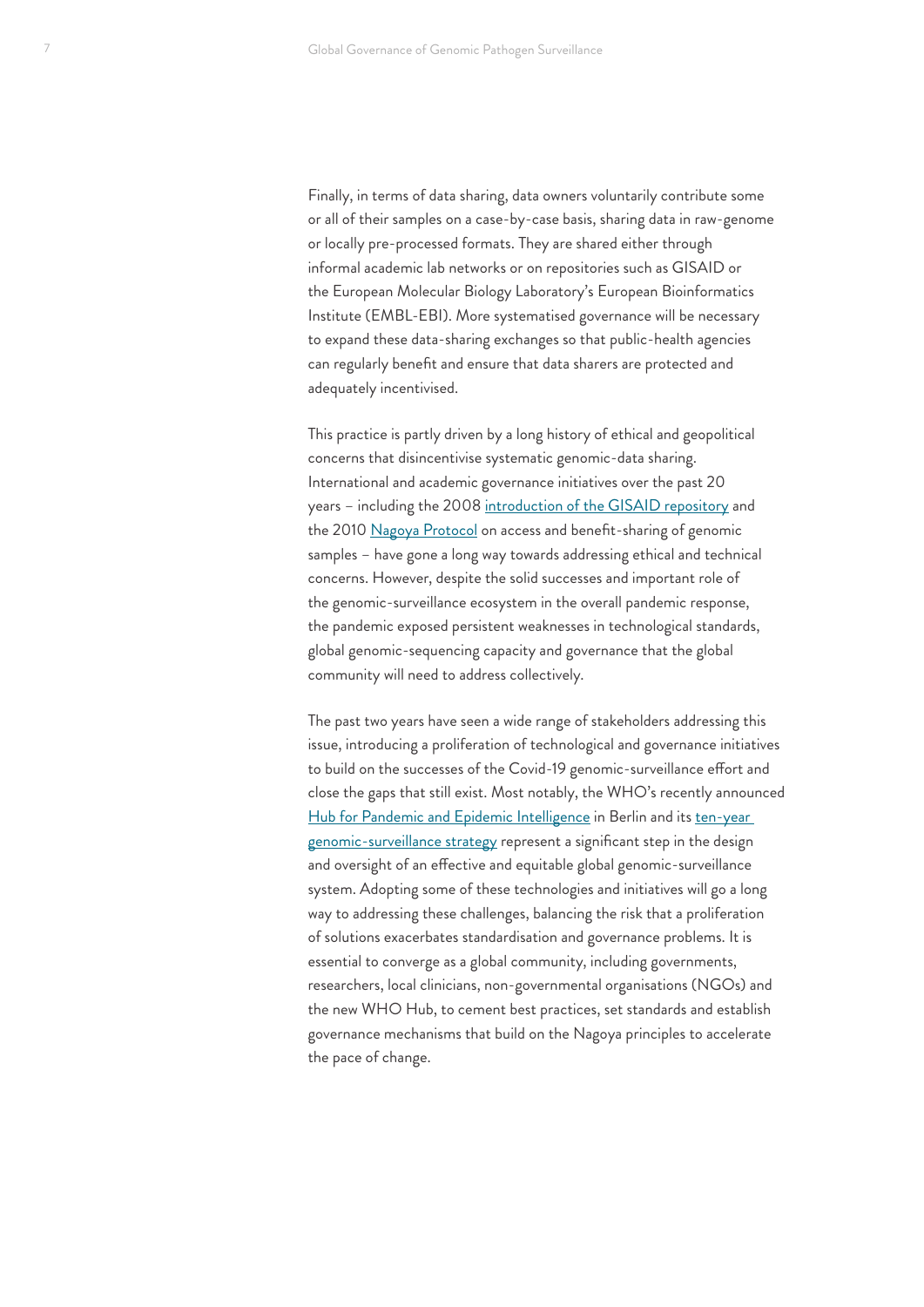#### <span id="page-7-0"></span>**GOVERNANCE IN RESPONSE TO ETHICAL AND GEOPOLITICAL CONCERNS**

The data sharing that enables international genomic data-surveillance networks to perform effectively raises ethical and geopolitical concerns, given the sensitivity and intrinsic value of genomic data.

The first concern is that researchers and life-sciences companies from HICs harvest data shared by low- and middle-income country (LMIC) participants without the recognition, compensation and local investment they deserve. While there are clear, widespread benefits of HIC researchers and the pharmaceutical industry collaborating in data analysis and vaccine or treatment development, it is essential to do so in a manner that recognises and builds out local capabilities. This issue came to a head in 2009 in the aftermath of the H5N1 (avian flu) pandemic, when Indonesian officials [stopped](https://www.cidrap.umn.edu/news-perspective/2008/07/indonesia-details-reasons-withholding-h5n1-viruses) sharing genomic data with WHO reference labs because HIC researchers and pharmaceutical companies exploited the data without proper consultation or compensation to Indonesian researchers who generated the data. This included the concern that the companies would use the data to develop vaccines that would then be sold to Indonesia at exorbitant prices. Indeed, early data repositories such as EMBL, DNA Data Bank of Japan (DDBJ) and GenBank were developed for data to be shared and used freely. Notably, [GISAID](https://www.gisaid.org/about-us/history/) was developed, in part, out of a desire to recognise data sharers, enable attribution as research collaborators, and ultimately protect and incentivise their data sharing. The data-access protections it has put in place have benefitted and [built trust among data sharers.](https://www.ncbi.nlm.nih.gov/pmc/articles/PMC6607375/)

The Nagoya Protocol on genetic-data access and benefit-sharing addresses this concern, extending the international Convention on Biological Diversity to bind stakeholders in signatory countries to domestic-access measures and benefit-sharing obligations when genomic resources are shared internationally. These obligations include informed-consent procedures to protect sharers, mutually agreed contracting and dispute-resolution terms, terms to establish justice procedures and monitoring requirements to hold resource beneficiaries responsible for resources passed on to third parties.

Analysis in the *Guardian* recently argued that Covid-19 was the first pandemic since the Nagoya Protocol was agreed upon and therefore is the first test case. Still, [while countries shared SARS-CoV-2 resources freely](https://www.theguardian.com/world/2022/mar/18/how-should-world-respond-to-next-pandemic-covid) throughout the pandemic "demanding nothing in return", beneficiaries have not fully respected the spirit of the agreement. They have not shared the benefits of these resources in terms of vaccine distribution or intellectual property (IP). According to legal scholar Mark Eccleston-Turner, "We're treating pathogen sharing as a common good [under Nagoya], but we're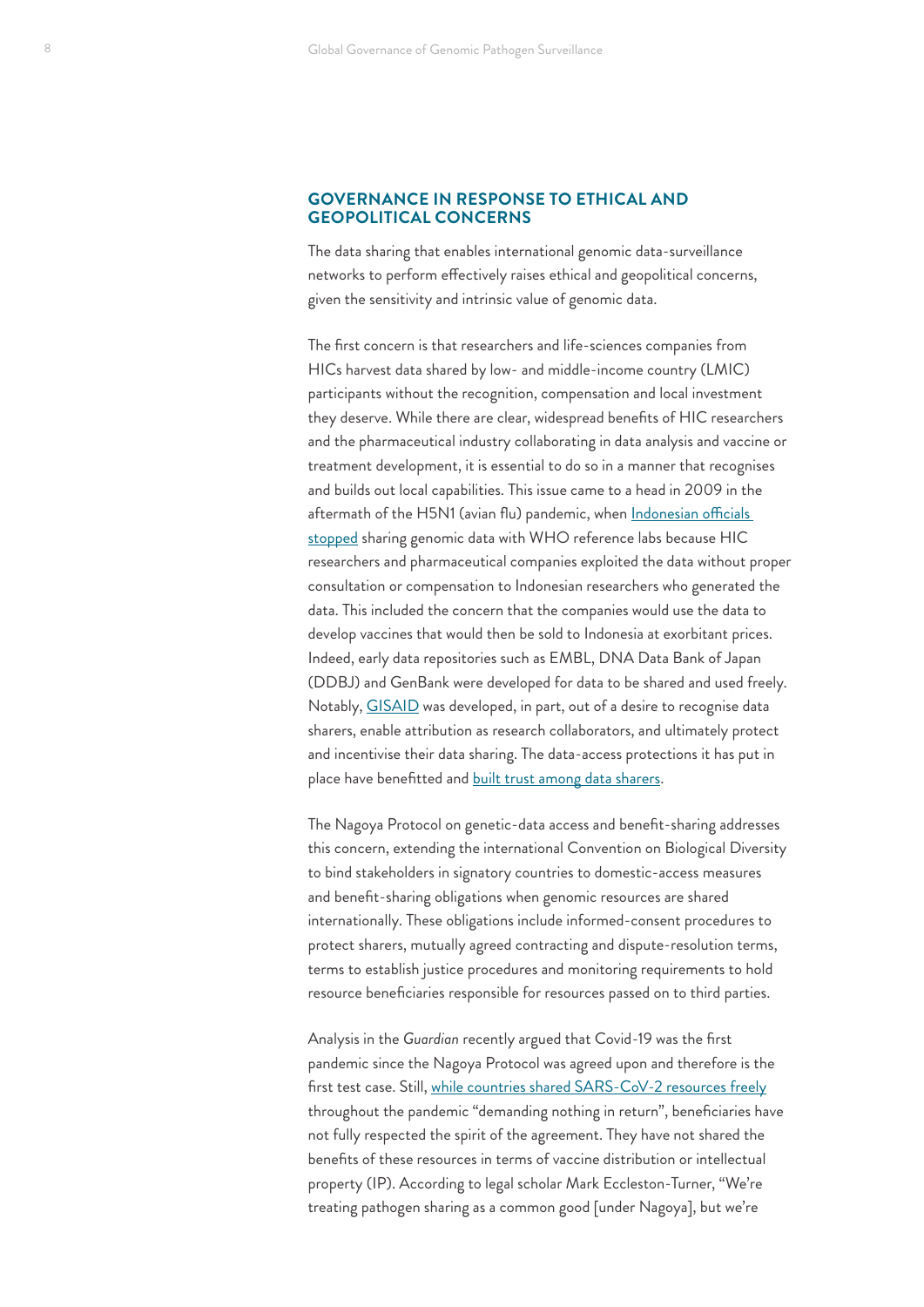not treating vaccines and medical countermeasures as a common good," as vaccine IP has been held privately by developers. This discrepancy arises partly because it is [unclear whether Nagoya covers pathogens](https://www.statnews.com/2021/11/28/nagoya-protocol-shouldnt-shield-not-sharing-pathogens-genetic-sequences/) (it explicitly covers biodiversity). Further, the burden has been on sample-generating countries to demand and specify benefit-sharing terms *ex-ante* even though it may be difficult to appreciate the full extent of these in advance. Concern that countries would withhold virus samples to extract significant compensation limits action on both points.

In addition, data sharers often face significant disincentives, particularlyduring pandemics. South Africa openly shared data identifying the Omicron variant of concern during the Covid-19 pandemic but experienced adverse economic impact and stigma because of countries' travel warnings and initial location-centric framing (labelling it the "South African variant"). Similarly, as references to an "Indian variant" emerged on social media, the [Indian government wrote](https://www.reuters.com/business/healthcare-pharmaceuticals/india-asks-social-media-firms-remove-reference-indian-variant-coronavirus-2021-05-21/) to social-media companies to request that they take down this wording, fearing it would cause undue harm to the country's reputation.

This geopolitical problem requires governance solutions that actively create [incentives for data sharing](https://www.nytimes.com/2021/11/29/opinion/south-africa-covid-omicron-variant.html) to ensure the most important data – indicating potential outbreaks of concern – are systematically shared and indeed such sharing rewarded. [South African researchers were discouraged](https://www.bbc.co.uk/news/world-africa-60039138) from sharing follow-on data that demonstrated Omicron was milder than other variants because their findings were treated with outside scepticism. These reputational costs are further disincentives to systematic data sharing. As an example of global governance efforts to overcome these disincentives, the [WHO promulgated](https://www.who.int/news/item/31-05-2021-who-announces-simple-easy-to-say-labels-for-sars-cov-2-variants-of-interest-and-concern) a Greek letter-naming convention to avoid "stigmatising and discriminatory" place-based names.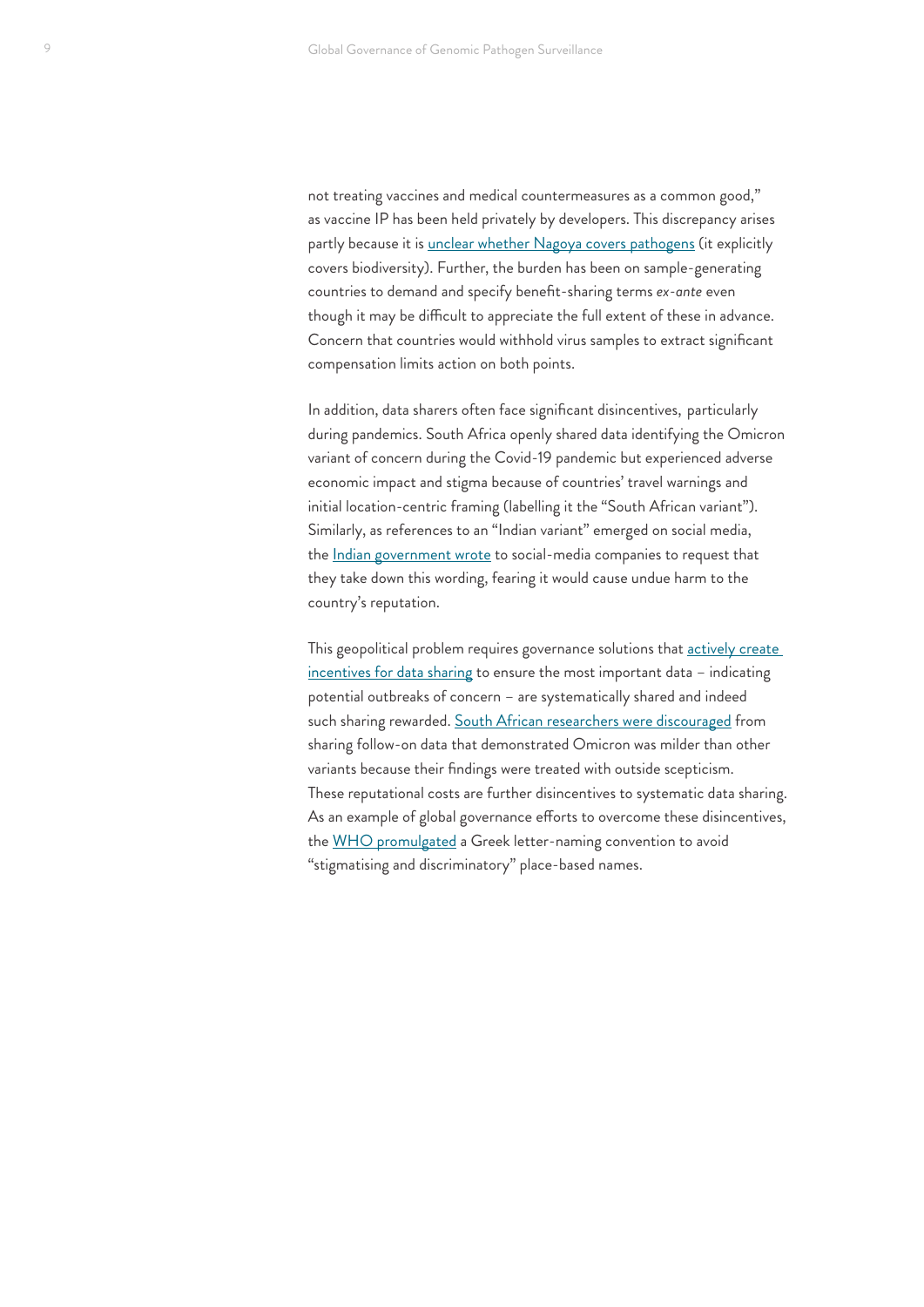#### <span id="page-9-0"></span>**STANDARD-SETTING ACTIVITY**

In addition to these ethical responses, the global genomic-surveillance community needs technical and practice standards to coordinate activity effectively and ensure data are accurate and comparable at the global level. Research consortia, international organisations and NGOs have recognised this need and have been actively proposing standards for all or part of the genomic pathogen-surveillance architecture.

A [global genomic-surveillance network](https://institute.global/sites/default/files/2021-05/GHSC%2C%20Tech%20Solutions%20for%20Global%20Genomic%20Sequencing%20and%20Surveillance%2C%20May%202021.pdf) engages many organisations and technologies (Figure 2). As genomic sequencing becomes increasingly integrated into routine public-health monitoring, it is more important than ever to have technical and governance standards to ensure these information flows are timely, accurate and coherent across all settings.

#### *Figure 2*

#### **A ROADMAP OF THE INSTITUTIONS AND TECHNOLOGIES TRANSLATING GENOMIC-SEQUENCING ACTIVITIES INTO A GLOBAL GENOMIC-SURVEILLANCE NETWORK**



*Source: GHSC Illustration*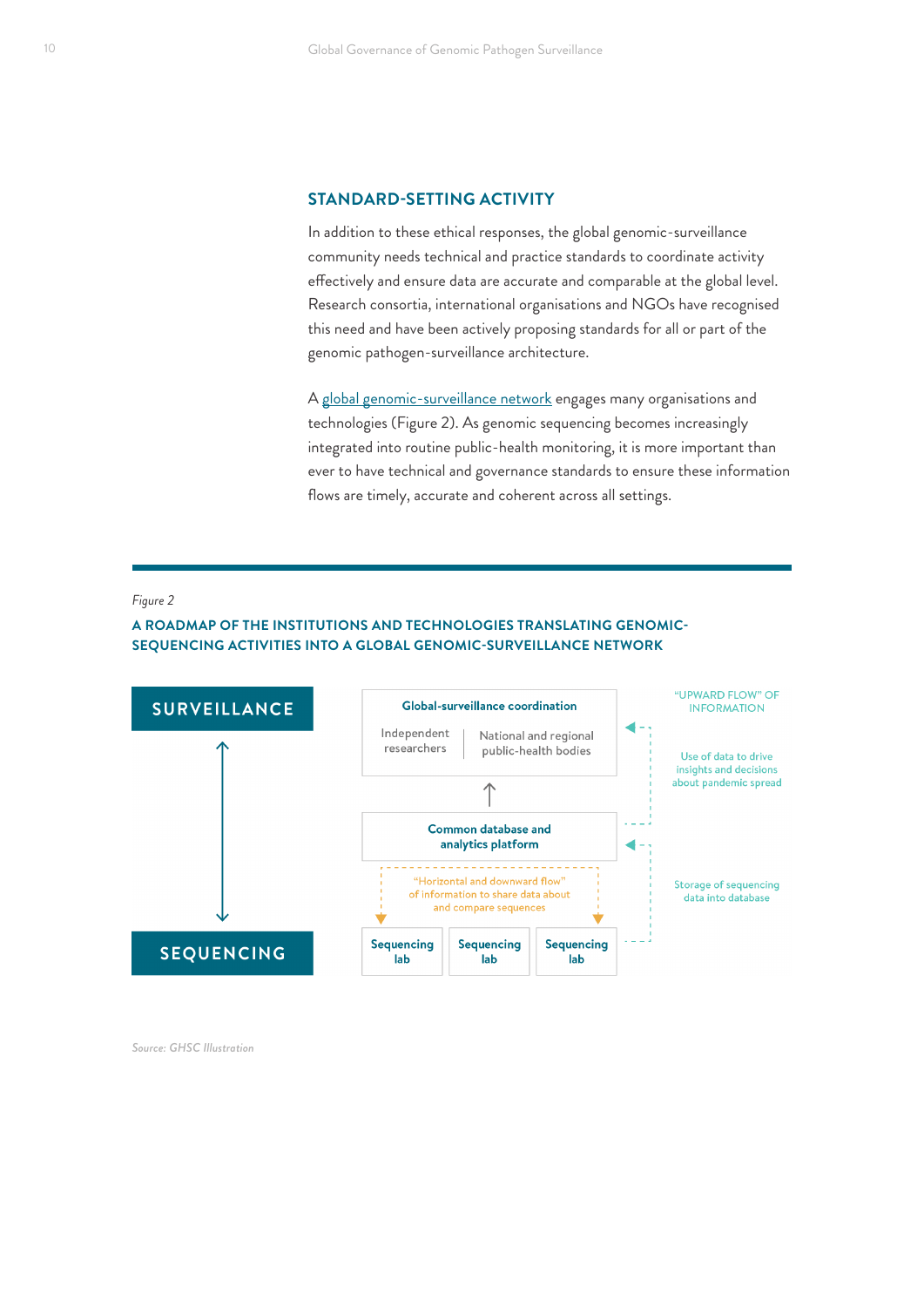For example, the Rockefeller Foundation, in partnership with Stanford researchers Marc Salit and Arend Sidow, recently issued a working paper called "Building Towards a Standards Architecture for Pathogen Genomic Surveillance". The paper defines a process model that specifies the genomic-surveillance workflow and calls for leading institutions to take on a governance role to set and encourage the use of global standards at each stage of the process.

This proposal reflects similar calls from academic researchers who work closely with public-health agencies. [Allison Black and colleagues](https://www.nature.com/articles/s41591-020-0935-z) in *Nature* propose ten recommendations for open genomic analysis for public health, notably standardised pipelines for data processing, analysis and visualisation, as well as metadata for analysis and comparison across samples, sites and public-health bodies. Similarly, the Public Health Alliance for Genomic Epidemiology (PHA4GE), including some of the above researchers, has also proposed [standards for SARS-CoV-2 genomic-sequence metadata,](https://pha4ge.org/wp-content/uploads/2022/02/giac003.pdf) the contextual information necessary to analyse, compare, and track pathogen spread and variants, which could serve more broadly as a framework for metadata publication in repositories.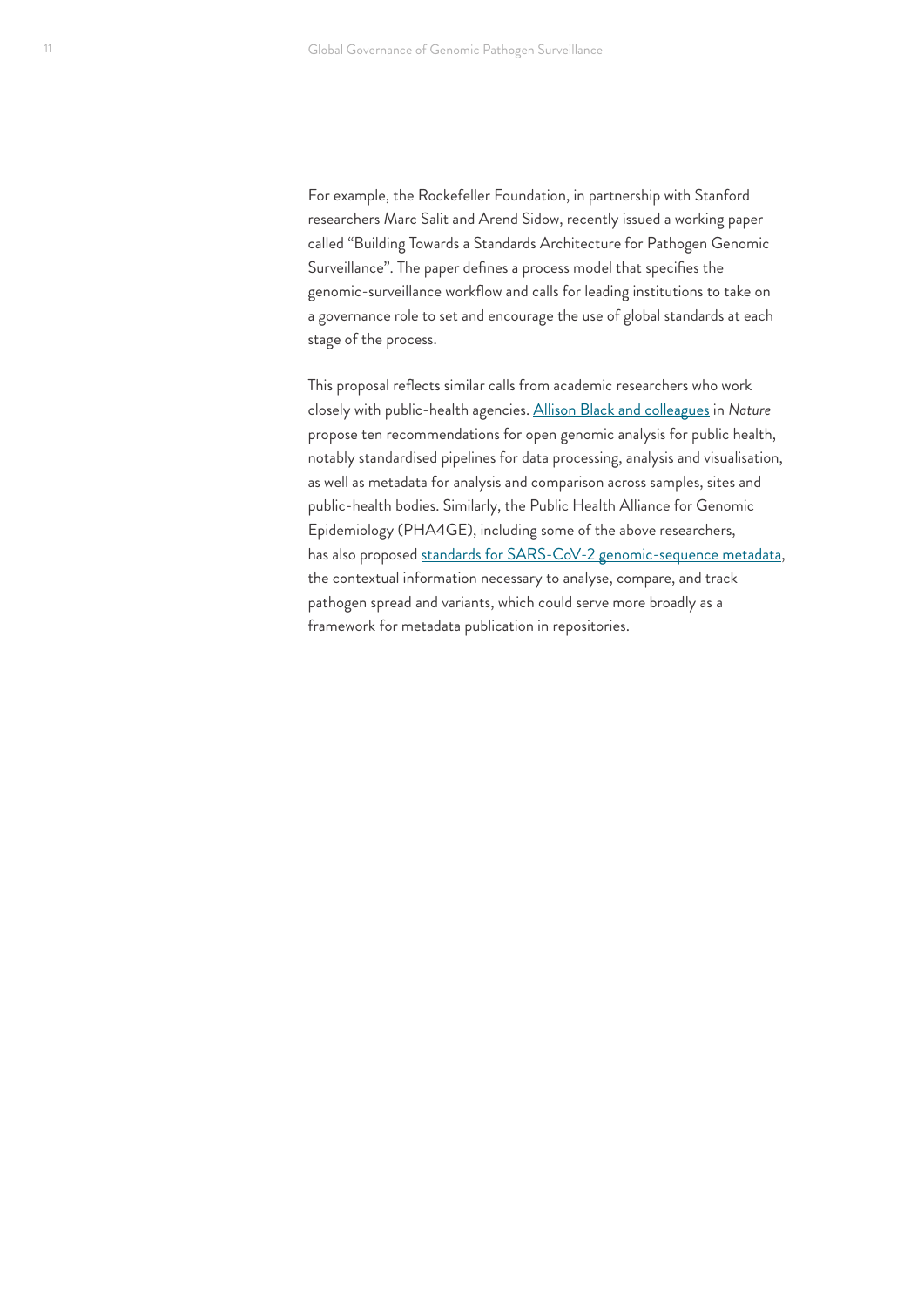#### <span id="page-11-0"></span>**SCALING GENOMIC-SEQUENCING CAPACITY AROUND THE WORLD**

For genomic-surveillance infrastructure to be useful, it needs to be accompanied by widespread genomic sequencing around the world. However, as it stands, genomic-sequencing capacity remains patchy, and stark differences exist between richer and poorer countries. More than 70 per cent of genomic-sequencing capacity in Africa is concentrated in just [five countries](https://institute.global/sites/default/files/2021-05/GHSC%2C%20Tech%20Solutions%20for%20Global%20Genomic%20Sequencing%20and%20Surveillance%2C%20May%202021.pdf).

Observed levels of sequencing activity during the Covid-19 pandemic show global genomic-surveillance capabilities and capacity in practice. During the pandemic, from [January 2020 to March 2021](https://www.devex.com/news/exclusive-quarter-of-world-s-countries-haven-t-tracked-covid-19-mutations-99335), there were no SARS-CoV-2 sequences available for 49 countries (a quarter of the world's nations). And up to December 2021, [more than 80 per cent](https://www.ft.com/content/4597ede8-f698-483a-81a2-1a9610be9784) of the more than 5 million SARS-CoV-2 genomes uploaded to the GISAID database came from Europe and North America. Between [February 2020 to March 2021](https://www.medrxiv.org/content/10.1101/2021.08.21.21262393v1.full), HICs sequenced an average of 1.81 per cent of Covid-19 cases, while LICs sequenced 0.11 per cent. Although many countries have the basic equipment for genomic sequencing, their surveillance of SARS-CoV-2 was often low for other reasons.

Genomic-sequencing capabilities are limited by:

- **•** A lack of equipment, including sequencing machines, and sufficient internet connectivity and network bandwidth.
- **•** A lack of workforce and expertise.
- **•** A global shortage of raw materials, such as the reagents needed to carry out the sequencing process. HICs [have been accused](https://www.ft.com/content/4597ede8-f698-483a-81a2-1a9610be9784) of hoarding these materials, requiring global governance to coordinate the provision of these rival goods.
- **•** Coordination and logistics. For example, although the United States has the equipment and expertise for sequencing, many diagnostic labs do not share their samples with researchers or undertake genomic sequencing due to the extra labour or storage required. A failure of coordination also meant that it took the US an [average of 72 days](https://www.theguardian.com/world/2021/feb/02/us-covid-variants-tracking-cdc-research) to process and share each genetic sequence, compared with 23 days in the UK.
- **•** A lack of diagnostic capacity. For genomes to be sequenced, cases need to be reported and samples taken.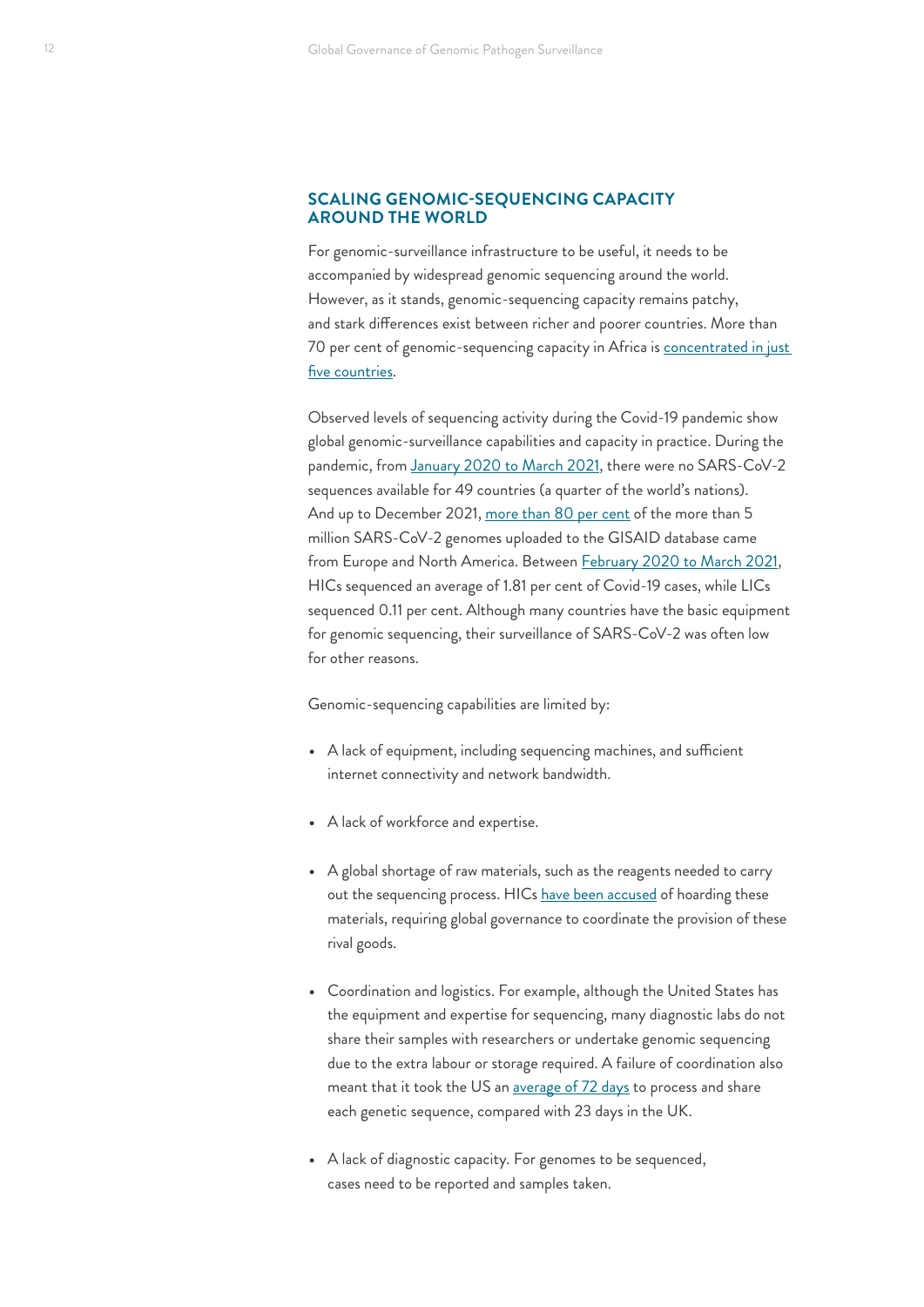#### *Figure 3*

#### **GENOMIC SEQUENCING THROUGHOUT THE COVID-19 PANDEMIC**





*Source: COVID CG*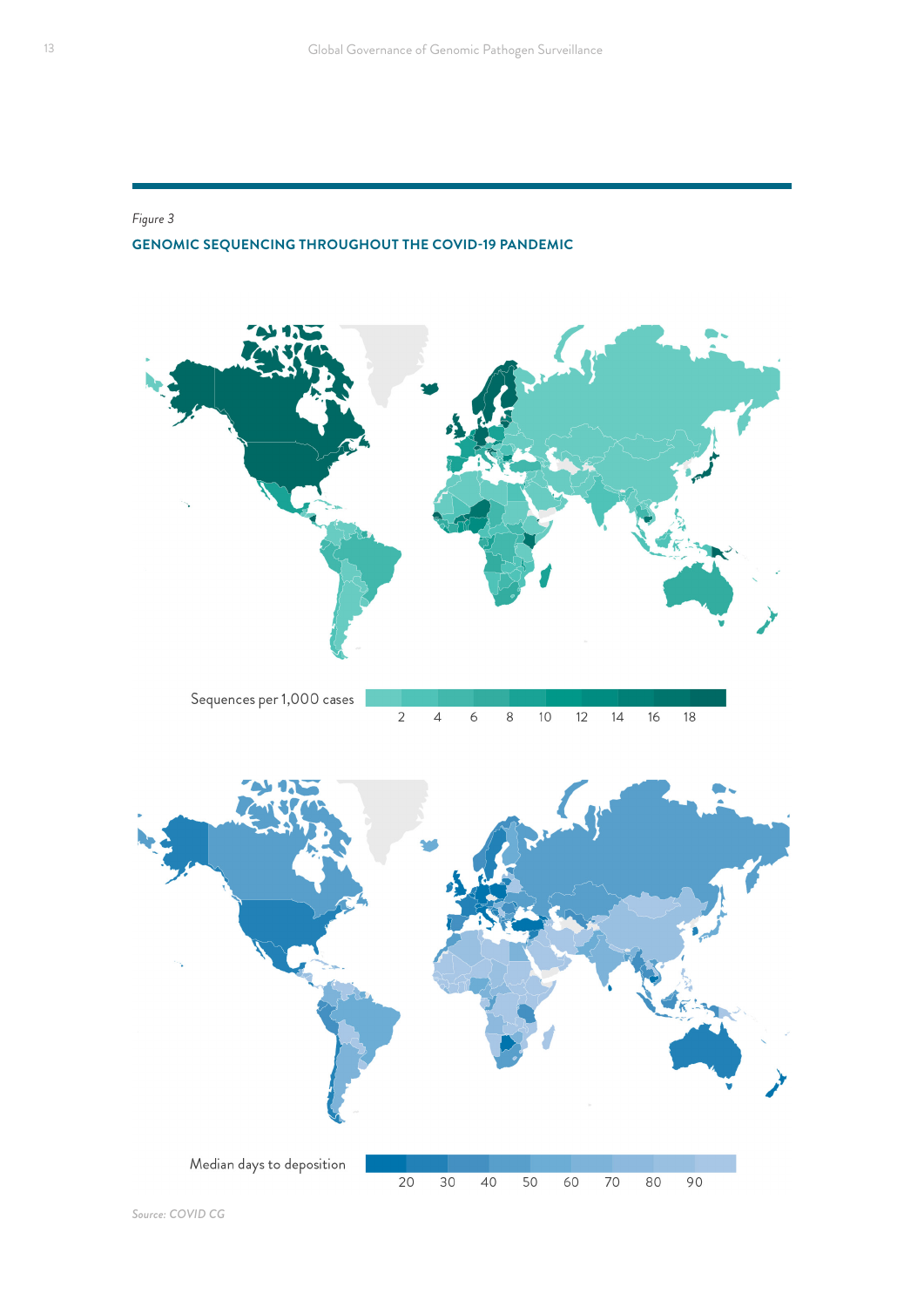From a technical standpoint, expanding on-the-ground genomic-sequencing [capabilities](https://institute.global/sites/default/files/2021-05/GHSC%2C%20Tech%20Solutions%20for%20Global%20Genomic%20Sequencing%20and%20Surveillance%2C%20May%202021.pdf) is essential. This includes training adequate numbers of staff and investing in equipment, internet connectivity and other necessary resources to conduct sequencing work.

However, genomic-sequencing capacity alone is not sufficient. Targeted system design is also required to increase sequencing efficiency tailored to the local context, including a sampling frame and sampling strategy that allow officials to identify and sequence possible cases. Although South Africa has significantly less genomic-sequencing capacity than countries such as Brazil, the UK and India, it [identified Beta and](https://www.ft.com/content/4597ede8-f698-483a-81a2-1a9610be9784)  [Omicron more quickly](https://www.ft.com/content/4597ede8-f698-483a-81a2-1a9610be9784), mainly because it approached sequencing more strategically. The [WHO's ten-year global genomic-surveillance strategy](https://www.who.int/publications/i/item/9789240046979) underscores the need for a value-for-money approach to expanding capacity in ways that are economical, efficient, effective, equitable and ethical, "as high throughput sequencing and bioinformatics for pathogens with pandemic and epidemic potential are cost-intensive and remain out of reach for many". Ultimately, these efforts require increased funding, including national contributions and international contributions from HICs, international consortia like the G20, NGOs and private companies in this space. International HIC stakeholders must recognise the collective benefits from increased capacity at the global level and the ethical responsibility to extend these capabilities to LMIC contexts.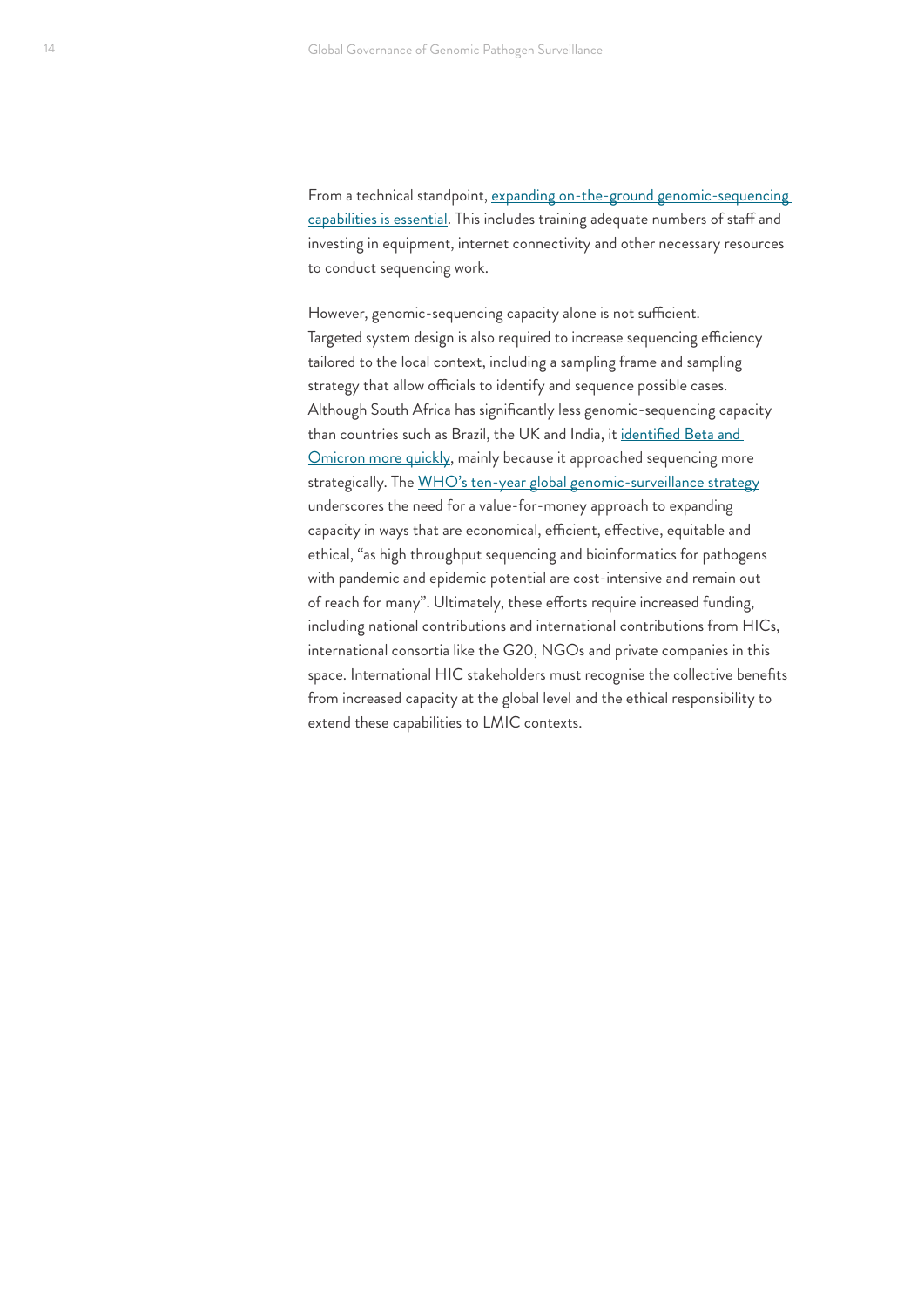### <span id="page-14-0"></span>**Oversight and Coordination**

The current global pathogen genomic-surveillance infrastructure rests on two decades of governance activity, including formal standard setting and ethics protocols at the national and international levels.

Sir Jeremy Farrar submitted a proposal for an equitable global [genomics-surveillance network](https://assets.publishing.service.gov.uk/government/uploads/system/uploads/attachment_data/file/990314/Pathogen_Surveillance_report_to_the_UK_G7_Presidency_2021.pdf) as part of the UK's 2021 G7 presidency. It sets out the necessary components of an international architecture to monitor pathogen emergence and mutation. In addition to the necessary technologies described earlier, these represent the institutional capabilities and governance mechanisms that will underpin global genomic surveillance, including:

- **•** A "mesh network" of pre-existing expert centres.
- **•** Core infrastructure to sequence, analyse and share data.
- **•** A modernised sampling, governance and ethics framework.
- **•** New data-driven tools to fight disease.
- **•** Global normative leadership to set values and governance principles for international data sharing.

Over the past 18 months, the WHO has launched a set of governance activities that represent an important step towards an effective, global pandemic- and epidemic-surveillance network. These include:

- **•** Opening negotiations on a pandemic treaty to set legally binding commitments for surveillance, integrated processes and tasks, and publicand private-sector support during a pandemic response (March 2022).
- **•** A [ten-year strategy for global genomic pathogen surveillance](https://www.who.int/news/item/30-03-2022-who-releases-10-year-strategy-for-genomic-surveillance-of-pathogens) (March 2022).
- **•** Announcement of the [WHO Hub for Pandemic and Epidemic](https://www.who.int/news/item/01-09-2021-who-germany-open-hub-for-pandemic-and-epidemic-intelligence-in-berlin)  [Intelligence based in Berlin \(September 2021\).](https://www.who.int/news/item/01-09-2021-who-germany-open-hub-for-pandemic-and-epidemic-intelligence-in-berlin)
- **•** The [WHO BioHub System](https://www.who.int/initiatives/who-biohub) for international biological-samplesharing (2021).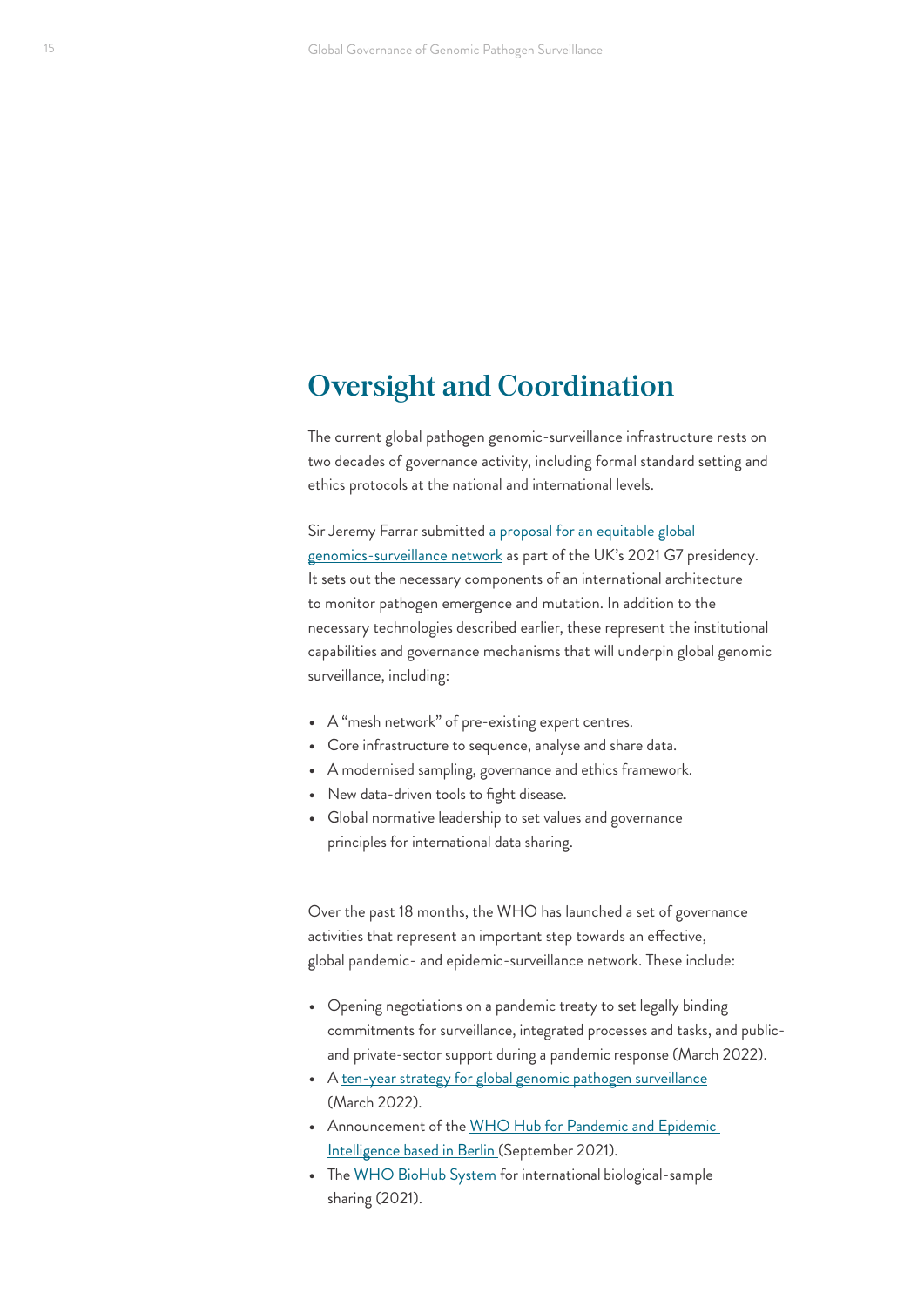The WHO's hub is led by Dr Chikwe Ihekweazu, previously Director-General of the Nigeria Centre for Disease Control (NCDC). It will focus on the [following missions](https://www.who.int/news/item/01-09-2021-who-germany-open-hub-for-pandemic-and-epidemic-intelligence-in-berlin):

- **•** Enhance methods for accessing multiple data sources vital to generating signals and insights on disease emergence, evolution and impact.
- **•** Develop state-of-the-art tools to process, analyse and model data for detection, assessment and response.
- **•** Provide the WHO, its member states and partners with these tools to underpin better, faster decisions on how to address outbreak signals and events.
- **•** Connect and catalyse institutions and networks developing diseaseoutbreak solutions for the present and future.

These missions will help establish the hub's role as a convening institution and help drive the global genomic-surveillance community towards a coherent network.

Finally, NGOs have played an important role in this space, providing funding and convening activities, and drawing attention to the importance of standard setting and governance. For example, the Rockefeller Foundation has been increasingly active in this area, issuing a series of [grants](https://www.rockefellerfoundation.org/news/the-rockefeller-foundation-announces-key-grants-and-collaborations-toward-the-creation-of-a-pandemic-prevention-institute/) and a standards-architecture proposal as the basis for its new [Pandemic Prevention](https://www.rockefellerfoundation.org/pandemicpreventioninstitute/) [Institute](https://www.rockefellerfoundation.org/pandemicpreventioninstitute/). In 2021, it provided GISAID with [its largest grant to date](https://www.gisaid.org/about-us/grants-and-donations/), a \$5 [million grant](https://www.rockefellerfoundation.org/grant/the-gisaid-initiative-2021-3/) between 2021 and 2024, to advance GISAID's pathogen data-sharing platform and tools. Similarly, the Bill & Melinda Gates Foundation (BMGF) has built a funding stream for vaccine development and [surveillance.](https://www.gatesfoundation.org/our-work/programs/global-health/vaccine-development-and-surveillance) BMGF is making several grants to support genomic-surveillance activity, most notably a grant to the Africa Centres for Disease Control and Prevention to help create the \$100 million Africa Pathogen Genomics Initiative and a \$1 million grant to India's CSIR-Institute of Genomics and Integrative Biology. Bill Gates's latest book, *[How to Prevent the Next](https://www.gatesnotes.com/How-to-Prevent-the-Next-Pandemic)  [Pandemic](https://www.gatesnotes.com/How-to-Prevent-the-Next-Pandemic)*, also calls public attention to the importance of global genomic surveillance and makes key recommendations to shine both a floodlight on [potential threats and a laser focus on the response](https://institute.global/policy/floodlight-laser-focus-spotting-next-pandemic-it-happens).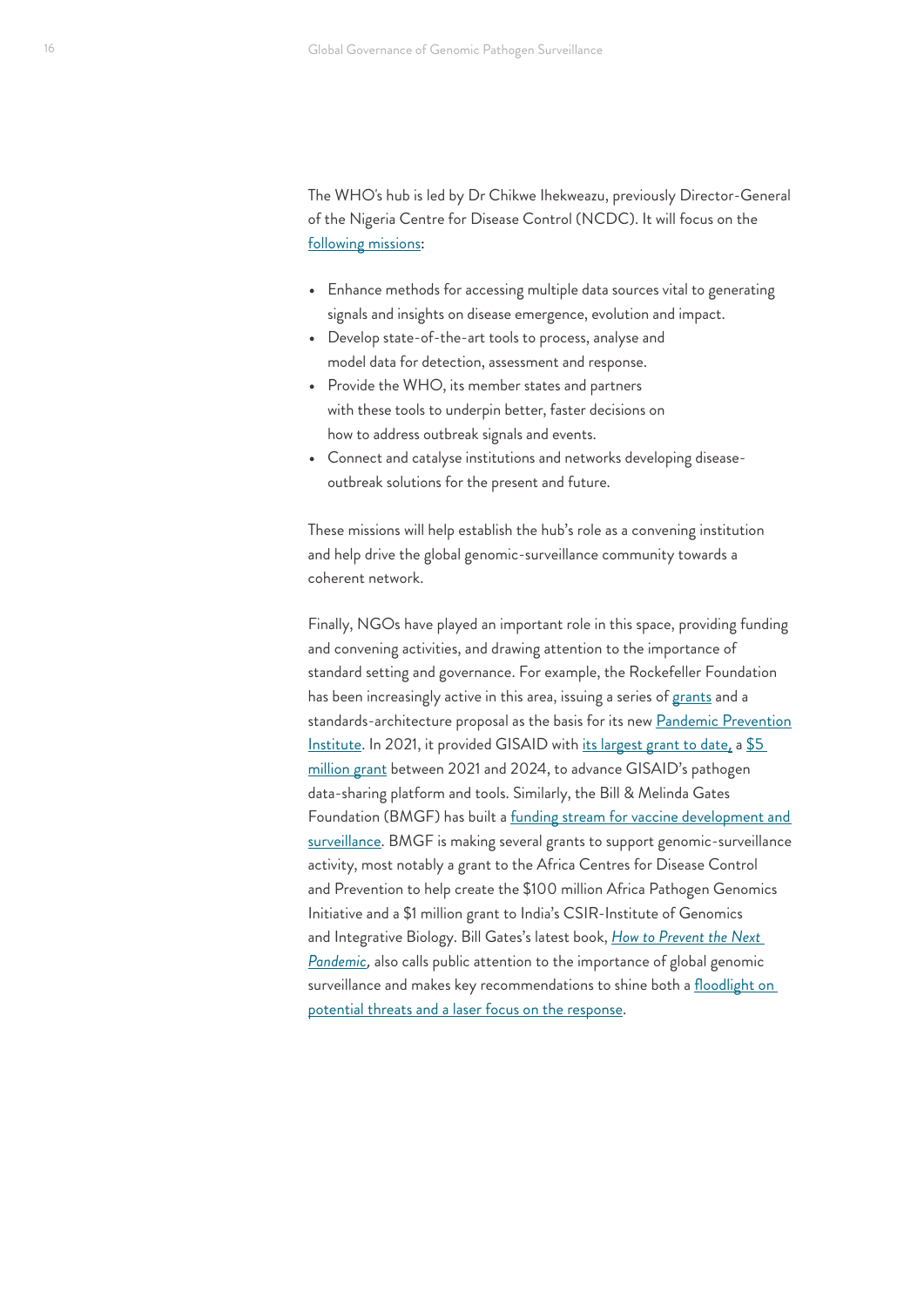### <span id="page-16-0"></span>**Conclusion**

The clear impact of genomic surveillance during the Covid-19 pandemic demonstrates its value to academic research, clinical care and public health at the national and international levels. It is now more important than ever to continue the Covid-era investment in the technical infrastructure and public-health decision-making processes for genomic surveillance. We must complement this investment with the institutional governance and technical standard-setting activities necessary to incentivise timely, ethical, accurate and coherent data sharing across a global genomic-surveillance network.

The upcoming G20 summit in Bali is an opportune moment to make these commitments, building on the WHO's new Hub for Pandemic and Epidemic Intelligence and its Global Genomic Surveillance Strategy. G20 countries should first invest in genomic-sequencing capacity – building out technological capability and training clinical personnel to carry out local sampling – and in national-level public-health infrastructure to translate this capability into public-health decisions. G20 countries must also contribute in financial, technological and governance terms to global efforts; NGOs and international organisations have played an important financial and coordinating role in building genomic-surveillance capability in LMICs, but G20 countries must contribute to these global initiatives as well as to their national efforts. This must be undertaken with respect for the ethical impact of these initiatives, ensuring LMICs realise the benefits of their contributions and that research capabilities are built with LMIC academic partners. Finally, at this stage, it is important to strike a balance between experimentation and coordination – the many actors calling for standard setting is promising and given the important technological and governance steps (for example, the WHO's hub and strategy), it is essential to coalesce around a global framework for action.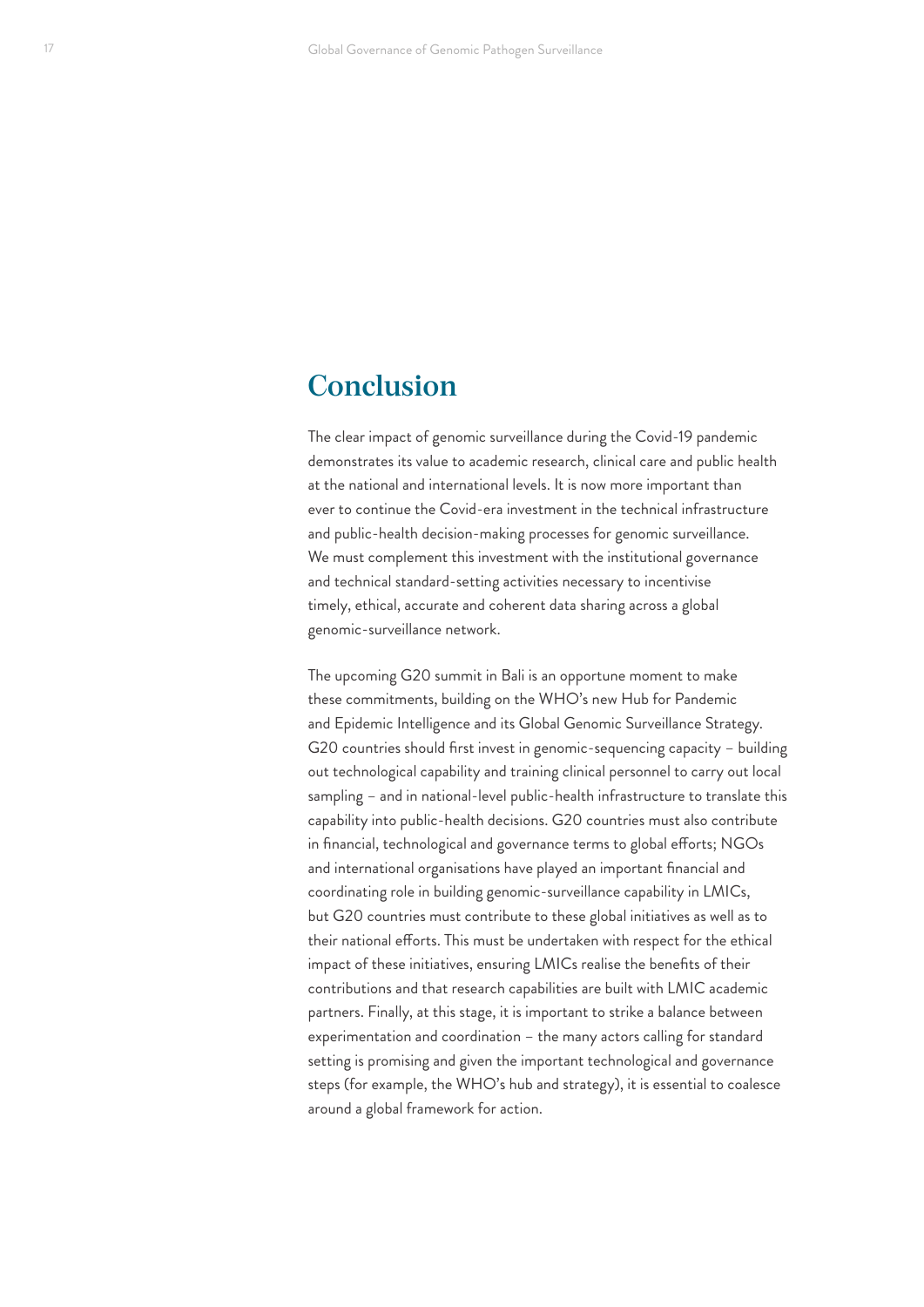Genomic pathogen surveillance will be an increasingly crucial component of our public-health infrastructure. The investments we make today – financially and in terms of global coordination – will help ensure the genomic-surveillance infrastructure we build will contribute to future pandemic and epidemic preparedness, drug discovery, and routine clinical diagnosis and care.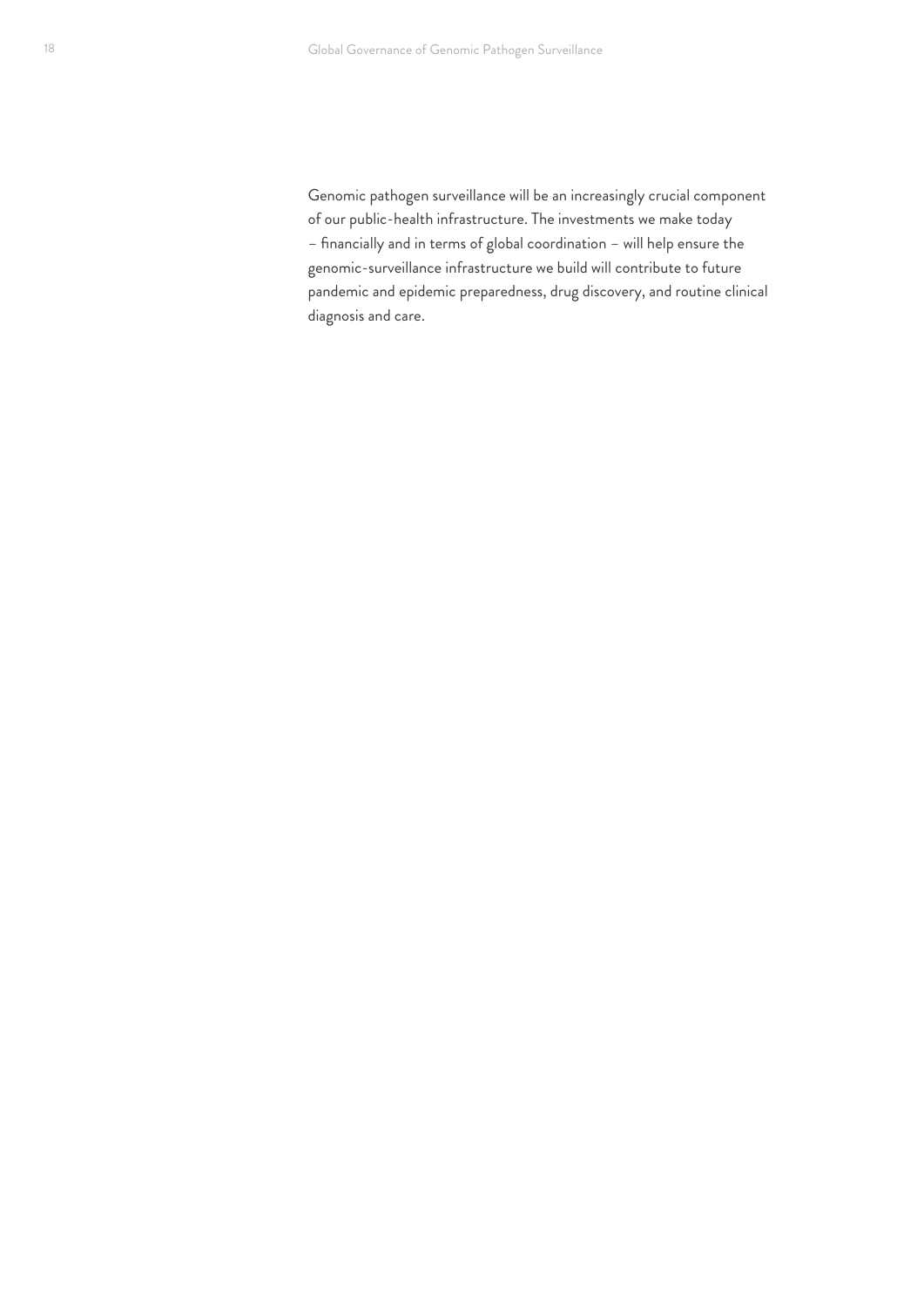### <span id="page-18-0"></span>**Annex: Governance Landscape**

A detailed list of active organisations and initiatives in the global genomic pathogen surveillance ecosystem.

| Organisation/Event                                | Date | Activity                  | <b>Detail</b>                                                                                                                                                                                                                                                                                                                                                                                           |
|---------------------------------------------------|------|---------------------------|---------------------------------------------------------------------------------------------------------------------------------------------------------------------------------------------------------------------------------------------------------------------------------------------------------------------------------------------------------------------------------------------------------|
| Indonesia refuses to<br>share H5N1 flu virus data | 2007 | Governance,<br>Ethics     | Indonesia refused to share H5N1 flu virus samples with<br>the WHO, arguing WHO scientists and laboratories<br>violated their own guidelines in managing the samples.<br>The country stopped sending samples in January 2007<br>because it was concerned LMICs were providing valuable<br>samples that companies in high-income countries could<br>use freely to develop costly vaccines and treatments. |
| <b>GISAID</b>                                     | 2008 | Technology,<br>Repository | GISAID is an international, online repository of<br>genomic-sequencing data. It was created in 2008 in<br>response to data-sharing disincentives observed during<br>the H5N1 outbreak on existing repositories (EMBL,<br>DDBJ, GenBank). Most notably, this includes identifying<br>contributors and allowing for acknowledgement of data<br>owners.                                                    |
| Nagoya Protocol                                   | 2010 | Governance,<br>Ethics     | The Nagoya Protocol on Access and Benefit Sharing<br>(2010) is an international agreement governing the use<br>of genetic resources that extends the 1992 Convention<br>on Biological Diversity. It establishes access measures at<br>the domestic level and benefit-sharing obligations when<br>genetic resources are shared internationally.                                                          |
| EU COMBACTE-NET                                   | 2013 | Network                   | The EU COMBACTE-NET consortium is a public-<br>private partnership (PPP) clinical, lab and research<br>network across Europe to facilitate data sharing in<br>response to anti-microbial resistance (clinical testing of<br>novel antibacterial drugs).                                                                                                                                                 |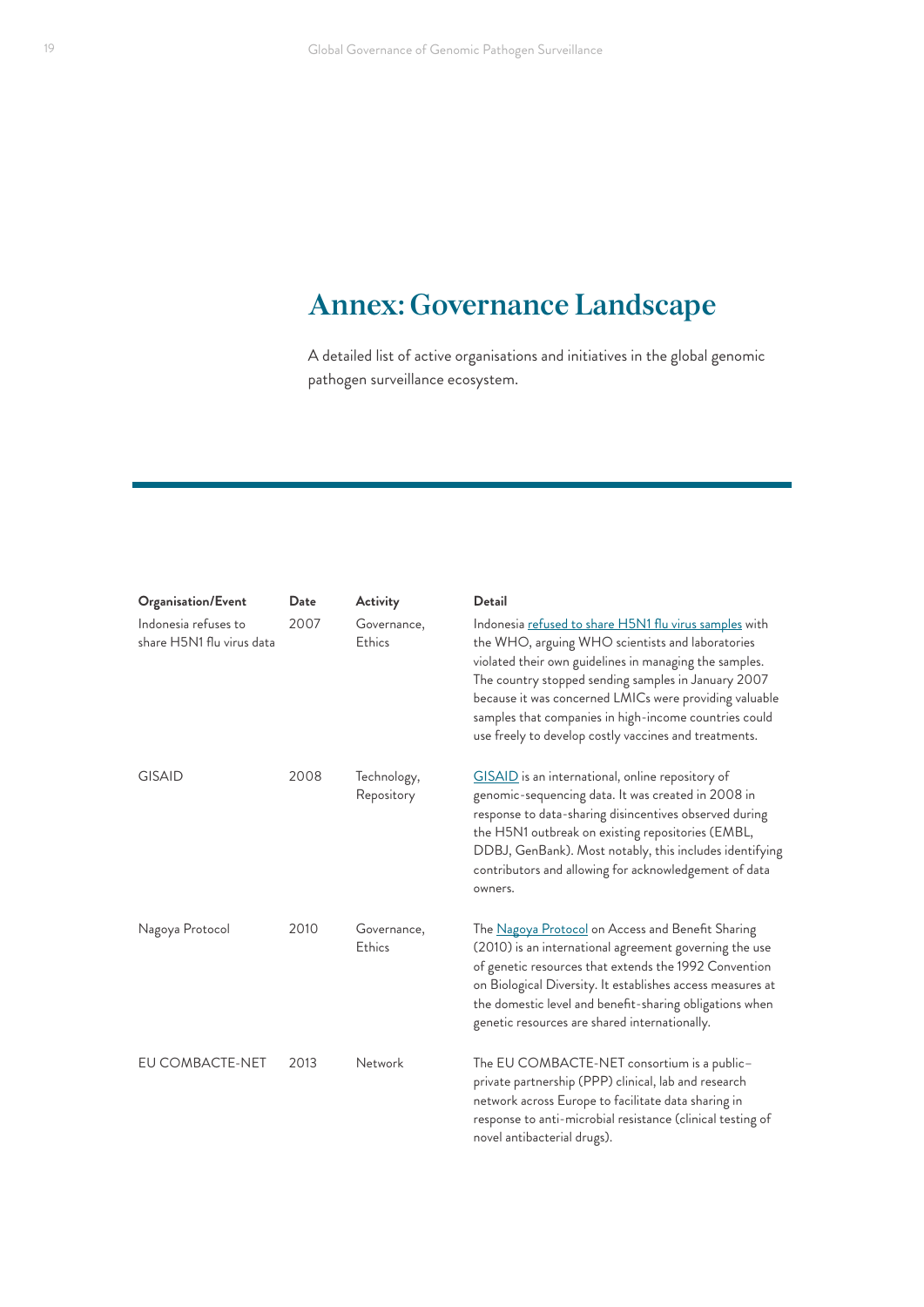| <b>Organisation/Event</b>                                              | Date | Activity                                                     | Detail                                                                                                                                                                                                                                                                                                                                                                                                                                                                                                                                                                                                   |
|------------------------------------------------------------------------|------|--------------------------------------------------------------|----------------------------------------------------------------------------------------------------------------------------------------------------------------------------------------------------------------------------------------------------------------------------------------------------------------------------------------------------------------------------------------------------------------------------------------------------------------------------------------------------------------------------------------------------------------------------------------------------------|
| European Centre for<br>Disease Prevention and<br>Control (ECDC)        | 2016 | Governance,<br><b>Standard Setting</b>                       | The European CDC issued an expert opinion in 2016<br>on genomic sequencing for public health, including the<br>strengths and weaknesses of its use for multi-country<br>outbreak detection and monitoring, the outlook for<br>standardisation across labs of genomic analysis for<br>surveillance at the EU level, and a strategy and role for<br>the ECDC for both tech development and public-health<br>applications.                                                                                                                                                                                  |
| China Centre for Disease 2017<br>Prevention and Control<br>(China CDC) |      | Network, Local<br>Example                                    | An overview of China's 20-year history of applying<br>genomic surveillance to monitor pathogens including<br>SARS-CoV-2, H7N9 flu, MERS and Zika virus.                                                                                                                                                                                                                                                                                                                                                                                                                                                  |
| The Africa CDC Institute<br>of Pathogen Genomics<br><u>(IPG)</u>       | 2019 | Network, Standard<br>Setting                                 | The IPG constitutes a pan-African network of national<br>public-health institutes, an academy to train on the use<br>of next generation sequencers (NGS), an architecture of<br>interoperable software packages for genomic-sequence<br>bioinformatics, and the development of use cases and<br>best practices for African public-health bodies. Africa<br>CDC launched the \$100 million Africa Pathogen<br>Genomics Initiative (Africa PGI) in 2020 within the IPG,<br>with public, private, and non-profit partners including the<br>US CDC and BMGF, to provide funding and technical<br>assistance. |
| Field Epidemiology<br>Training Program (FETP)                          | 2019 | Network, Training,<br>Standard Setting,<br>Capacity Building | The Field Epidemiology Training Program (FETP) is a<br>collaboration between the US CDC and WHO to help<br>over 100 countries build training programmes to support<br>local epidemiological data collection and public-health<br>response. This includes governance principles for a global<br>Strategic Leadership Group to set standards for and<br>implement local FETPs.                                                                                                                                                                                                                             |
| <b>UNITAID</b>                                                         | 2019 | Grant, Network,<br>Repository                                | UNITAID and FIND, the global diagnostics alliance,<br>partnered on a \$14 million grant to set up the Seq&Treat<br>project to expand genomic-sequencing capability to<br>monitor drug-resistant TB in Brazil, China, Georgia,<br>India and South Africa. UNITAID, FIND and the WHO<br>have contributed to the largest catalogue of TB bacteria<br>mutations, which was released in 2021.                                                                                                                                                                                                                 |
| EU Versatile Emerging<br>infectious disease<br>Observatory (VEO)       | 2020 | Network,<br>Monitoring,<br>Decision Support                  | The VEO consortium consists of 20 research partners<br>across Europe, funded by the EU. It is a system for early<br>warning, risk assessment and monitoring of emerging<br>infectious diseases, including surveillance of pathogens<br>pre- and post-spillover from animal cases into humans.                                                                                                                                                                                                                                                                                                            |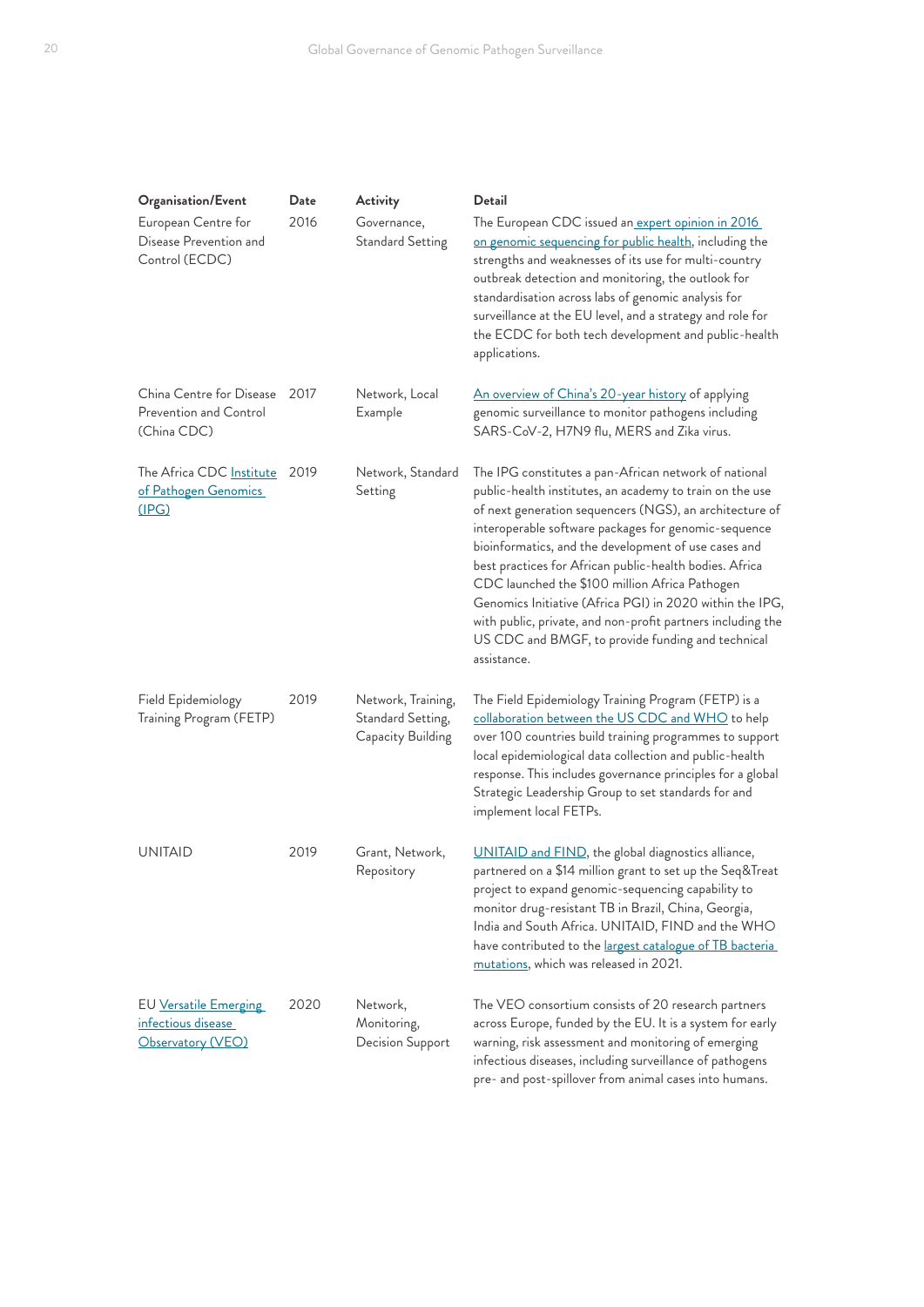| Organisation/Event                                                               | Date | Activity                                                          | Detail                                                                                                                                                                                                                                                                                                                                                                                                                                                                                                                                                                |
|----------------------------------------------------------------------------------|------|-------------------------------------------------------------------|-----------------------------------------------------------------------------------------------------------------------------------------------------------------------------------------------------------------------------------------------------------------------------------------------------------------------------------------------------------------------------------------------------------------------------------------------------------------------------------------------------------------------------------------------------------------------|
| European Bioinformatics<br>Institute ( <b>EMBL-EBI</b> )<br>Covid-19 Data Portal | 2020 | Network,<br>Repository,<br>Technology,<br><b>Standard Setting</b> | The European Bioinformatics Institute (EMBL-EBI)<br>is a longstanding repository managed by the European<br>Molecular Biology Laboratory. EMBL-EBI maintains<br>databases, including the Covid-19 Data Portal of viral<br>and host sequences, and analytical tools and software, to<br>help share and analyse genetic data from publicly funded<br>research.                                                                                                                                                                                                          |
| <b>FIND</b>                                                                      | 2020 | Network,<br>Ecosystem<br>Mapping                                  | FIND is a global alliance for diagnostics and was recently<br>funded by the Rockefeller Foundation to carry out a<br>mapping of existing global capacity for <b>SARS-CoV-2</b><br>genomics surveillance.                                                                                                                                                                                                                                                                                                                                                              |
| Nigeria Centre for<br>Disease Control<br>(NCDC)                                  | 2020 | Local Example,<br>Capacity Building                               | The Nigeria CDC has built up significant genomic-<br>sequencing capacity and contributes to SARS-CoV-2<br>genomic surveillance at the regional (Africa PGI) and<br>international (GISAID) levels. Its most recent Director-<br>General, Dr Chikwe Ihekweazu, was selected to head the<br>new WHO Hub for Pandemic and Epidemic Intelligence.                                                                                                                                                                                                                          |
| Pan-American Health<br>Organisation (PAHO)                                       | 2020 | Network,<br>Governance,<br>Capacity Building                      | PAHO established a COVID-19 Genomic Surveillance<br>Regional Network to strengthen participating labs'<br>genomic-sequencing capacity and share these data with<br>the global research community. It also supports the<br>WHO's 2022 ten-year global genomic-surveillance<br>strategy.                                                                                                                                                                                                                                                                                |
| India                                                                            | 2020 | Network, Grantee,<br>Local Example                                | India is building out a genomic-surveillance network,<br>especially in response to Covid-19, including the<br>Indian SARS-CoV-2 Genomics Consortium bringing<br>together the Ministry of Health, Council for Scientific<br>and Industrial Research (CSIR), and Indian Council of<br>Medical Research, and 38 labs across the country. The<br>BMGF contributed \$1 million to the CSIR-Institute of<br>Genomics and Integrative Biology, and the Rockefeller<br>Foundation has issued a report calling for strengthening<br>of India's genomic-surveillance ecosystem. |
| Wellcome Sanger<br>Institute                                                     | 2020 | Network,<br>Standard Setting,<br>Technology,<br>Research          | Wellcome has traditionally played a central role in<br>international lab networks sharing and analysing genomic<br>data and maintains the Covid-19 Genomics Initiative.<br>Recently, it joined the Covid-19 Genomics UK (COG<br>UK) Consortium, a UK network to deliver sequencing<br>capabilities to the NHS and UK government.                                                                                                                                                                                                                                      |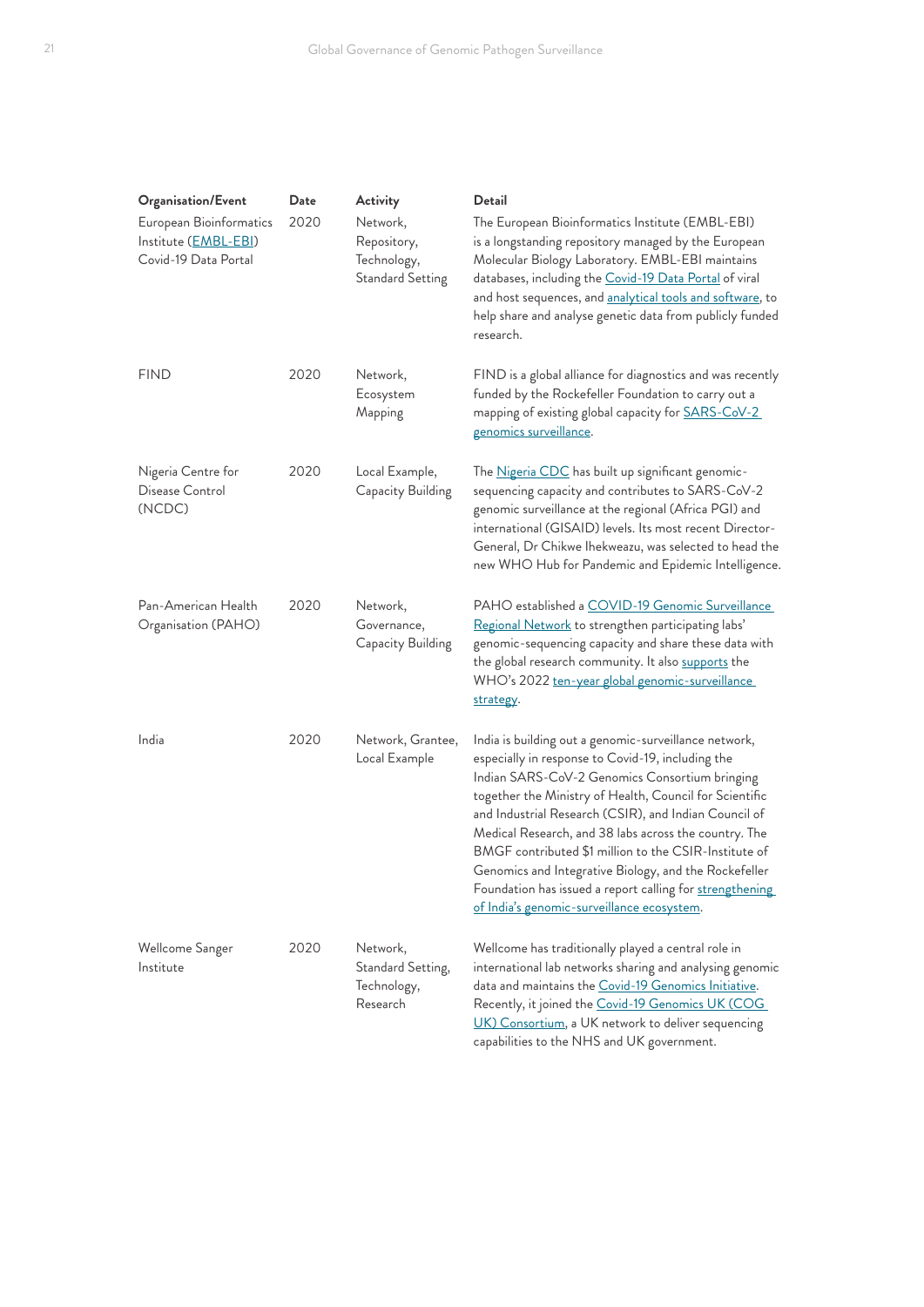| Organisation/Event<br>World Economic<br>Forum (WEF)                           | Date<br>2020 | Activity<br>Network<br>Convening,<br><b>Standard Setting</b><br>(high level) | Detail<br>WEF has conducted various convening activities in the<br>pathogen-surveillance space, including an initiative with<br>Australian Genomics and Canada's Genomics4RD to<br>create a high-level eight-step genomic data-consortium<br>governance model. It has also issued a genomic data-<br>policy-framework white paper. However, beyond<br>this convening activity, it is unclear how deep their<br>involvement is in this space.        |
|-------------------------------------------------------------------------------|--------------|------------------------------------------------------------------------------|-----------------------------------------------------------------------------------------------------------------------------------------------------------------------------------------------------------------------------------------------------------------------------------------------------------------------------------------------------------------------------------------------------------------------------------------------------|
| Aga Khan Development<br>Network                                               | 2021         | Research,<br>Network, Local<br>Example                                       | Aga Khan University has been working with the WHO<br>and Pakistani public- and private-sector laboratories to<br>establish a genomic-surveillance system to detect the<br>Omicron variant of concern.                                                                                                                                                                                                                                               |
| Bill & Melinda Gates<br>Foundation (BMGF)                                     | 2021         | Grants, Network<br>Building, Local<br>Examples                               | The Bill & Melinda Gates Foundation has built out a<br>funding stream on surveillance. BMGF is making several<br>grants to support genomic-surveillance activity, most<br>notably a grant to the Africa CDC to help create the<br>\$100 million Africa Pathogen Genomics Initiative and a<br>\$1 million grant to India's CSIR-Institute of Genomics<br>and Integrative Biology.                                                                    |
| Global Fund                                                                   | 2021         | Grants, Local<br>Example                                                     | The Global Fund is an international partnership addressing<br>AIDS, TB and malaria. The Global Fund has just issued<br>a £37 million grant to FIND, the global alliance for<br>diagnostics, to support tuberculosis prevention and<br>control in India, including genome surveillance for TB and<br>drug-resistant TB treatment monitoring.                                                                                                         |
| Institut Pasteur                                                              | 2021         | Grants, Local<br>Example                                                     | Institut Pasteur, in partnership with the French<br>Development Agency (AFD), French National Research<br>Institute for Sustainable Development (IRD), and ANRS<br>(French agency for research on AIDS) and labs across<br>13 African countries, launched AFROSCREEN, a €10<br>million project to strengthen local genomic-sequencing<br>capabilities and develop monitoring and response<br>processes to control and limit the spread of variants. |
| International Association<br>of National Public Health<br>Institutes (IANPHI) | 2021         | Network<br>Convening,<br>Standard Setting,<br>Decision Support               | <b>IANPHI</b> has played a convening role among national<br>public-health institutes to identify best practices, gaps,<br>and strategies for regional and international collaboration<br>in genomic surveillance. They have collated strategies<br>from member NPHIs here.                                                                                                                                                                          |
| Robert Koch Institute                                                         | 2021         | Research, Local<br>Example, Network                                          | Germany's Robert Koch Institute has been highly active<br>in the genomic-surveillance networks for SARS-CoV-2,<br>including projects in Germany, Europe and African<br>countries.                                                                                                                                                                                                                                                                   |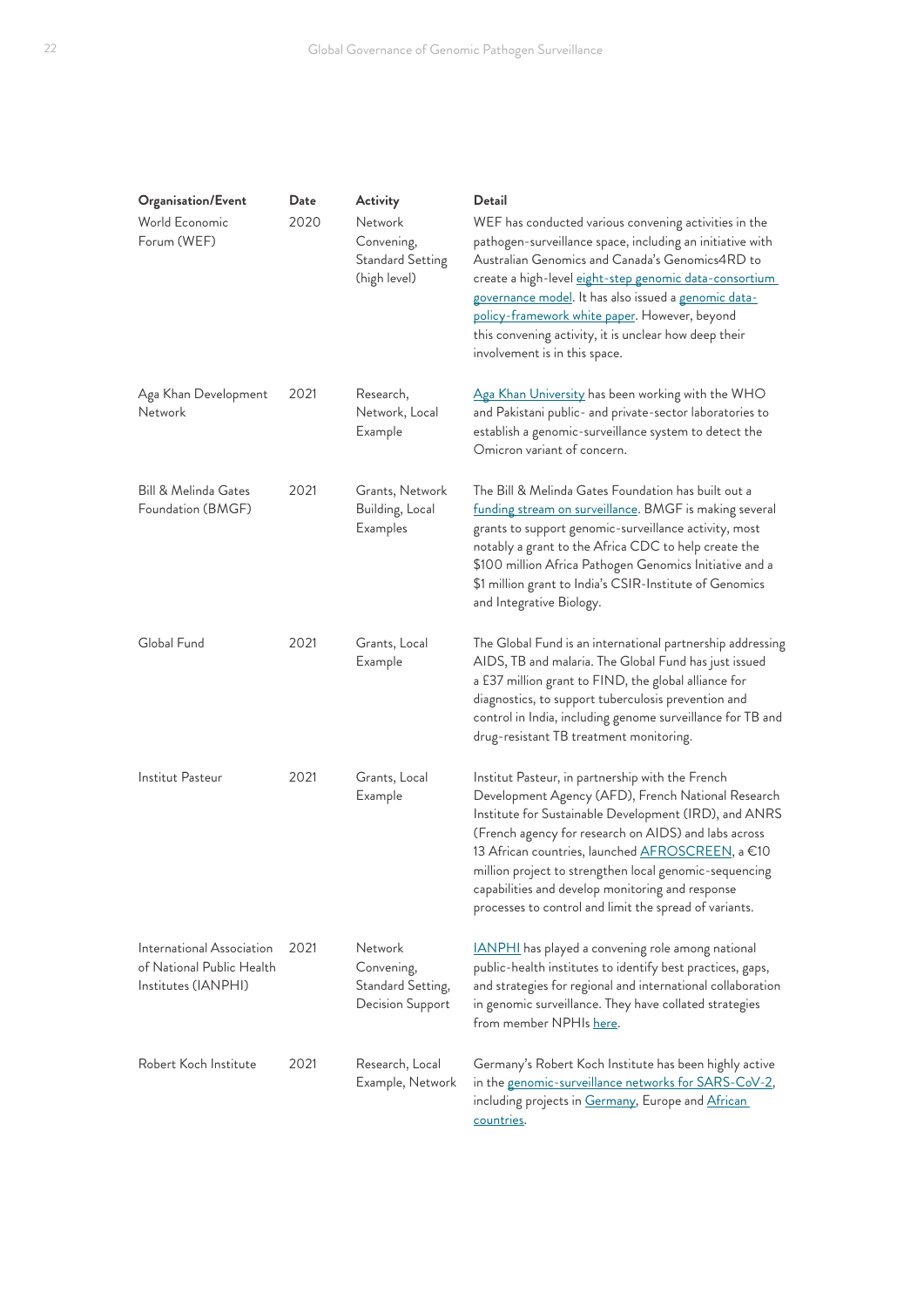| Organisation/Event                                                | Date | Activity                                                 | Detail                                                                                                                                                                                                                                                                                                                                                                                                                                                                                                                                                                                                                                                                                                                                 |
|-------------------------------------------------------------------|------|----------------------------------------------------------|----------------------------------------------------------------------------------------------------------------------------------------------------------------------------------------------------------------------------------------------------------------------------------------------------------------------------------------------------------------------------------------------------------------------------------------------------------------------------------------------------------------------------------------------------------------------------------------------------------------------------------------------------------------------------------------------------------------------------------------|
| The Rockefeller<br>Foundation                                     | 2021 | Grants, Network<br>Building, Standard<br>Setting         | The Rockefeller Foundation is a US grantmaking<br>institution that has recently created the Pandemic<br>Prevention Institute. It partnered with the Pandemic<br>Tracking Collective, a group of largely volunteer<br>data collectors and analysts active during Covid-19.<br>Rockefeller also recently issued a proposal for a global<br>genomic-data-standards architecture in collaboration<br>with two Stanford researchers. This includes standard-<br>setting along the entire genomic surveillance pathway,<br>including public-health-driven sampling strategies, sample<br>collection and sequencing, sequence bioinformatics, data<br>integration and access, and public-health knowledge<br>development from resulting data. |
| UK Health Security<br>Agency (HSA)                                | 2021 | Network,<br>Technology,<br>Local Example,<br>Governance  | Genomic surveillance is part of the UK HSA remit,<br>including establishing the New Variant Assessment<br>Platform (NVAP). The NVAP will provide support in the<br>UK and foreign countries to strengthen their genomic-<br>sequencing capability, either through local networks or by<br>sequencing and analysing samples in the UK.                                                                                                                                                                                                                                                                                                                                                                                                  |
| Public Health<br>Alliance for Genomic<br>Epidemiology<br>(PHA4GE) | 2022 | Research, Standard<br>Setting                            | PHA4GE is a research coalition working on setting<br>standards and improving the availability of bioinformatics<br>tools in genomic epidemiology. It recently published a<br>metadata specification package for SARS-CoV-2, which<br>could serve as a framework for metadata publication in<br>repositories more broadly.                                                                                                                                                                                                                                                                                                                                                                                                              |
| <b>ARTIC</b>                                                      |      | Network,<br>Research,<br>Technology,<br>Decision Support | The <b>ARTIC</b> network brings together UK researchers from<br>the University of Birmingham, University of Edinburgh,<br>University of Cambridge and the Wellcome Trust. It is<br>developing an end-to-end system for viral data processing<br>to inform public-health decision-making, based on highly<br>portable nanopore sequencers.                                                                                                                                                                                                                                                                                                                                                                                              |
| NIH Fogarty<br>International Center                               |      | Research, Network<br>Convening                           | Fogarty is a US National Institute of Health centre<br>conducting global health research. Fogarty facilitated<br>international research networks to track the SARS-<br>CoV-2 virus, including collaborating with and training<br>LMIC scientists to sequence coronavirus genomes.                                                                                                                                                                                                                                                                                                                                                                                                                                                      |